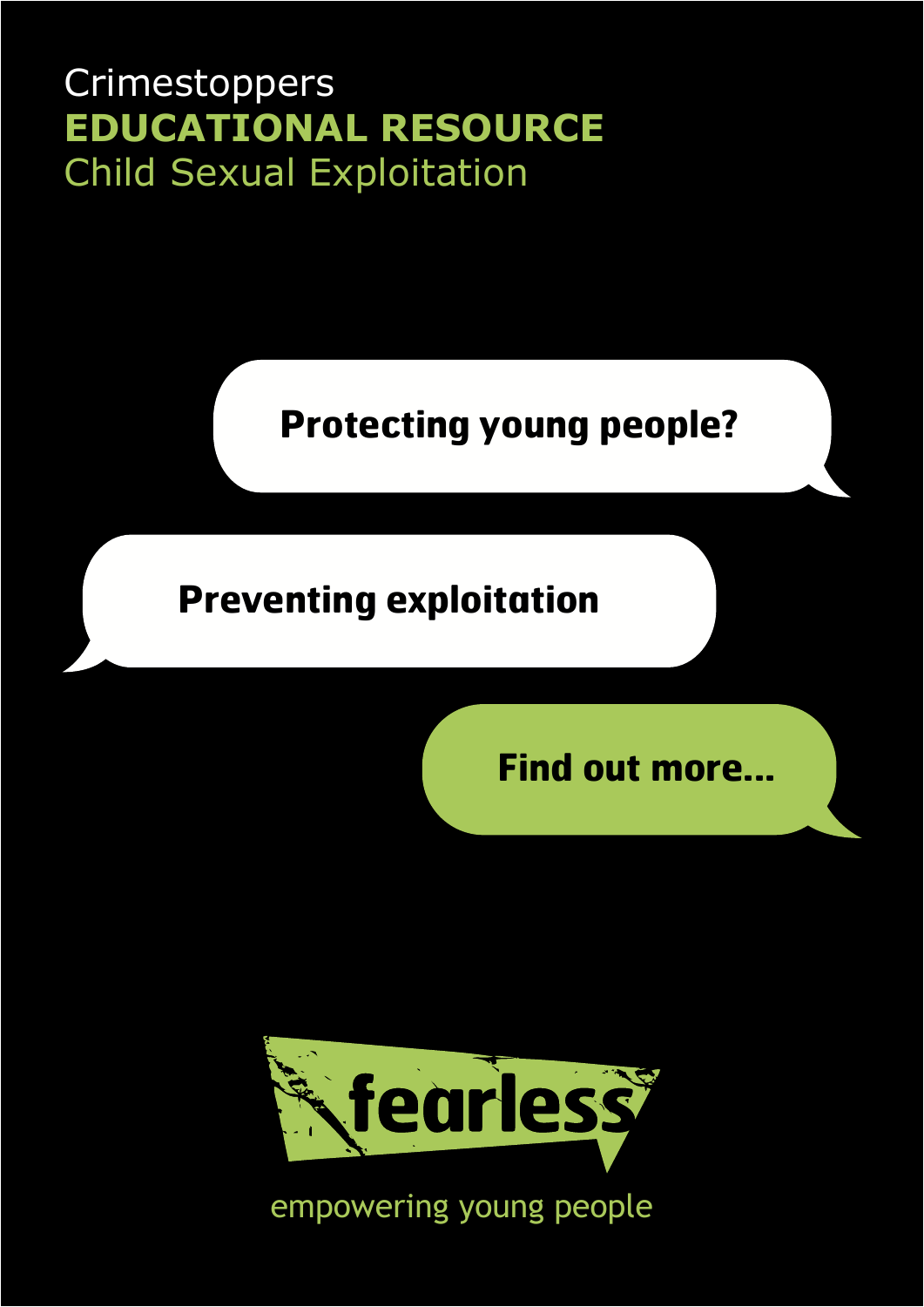www.fearless.org | www.crimestoppers.org.uk

Registered Charity No. 1108687 (England & Wales) and SCO37960 (Scotland).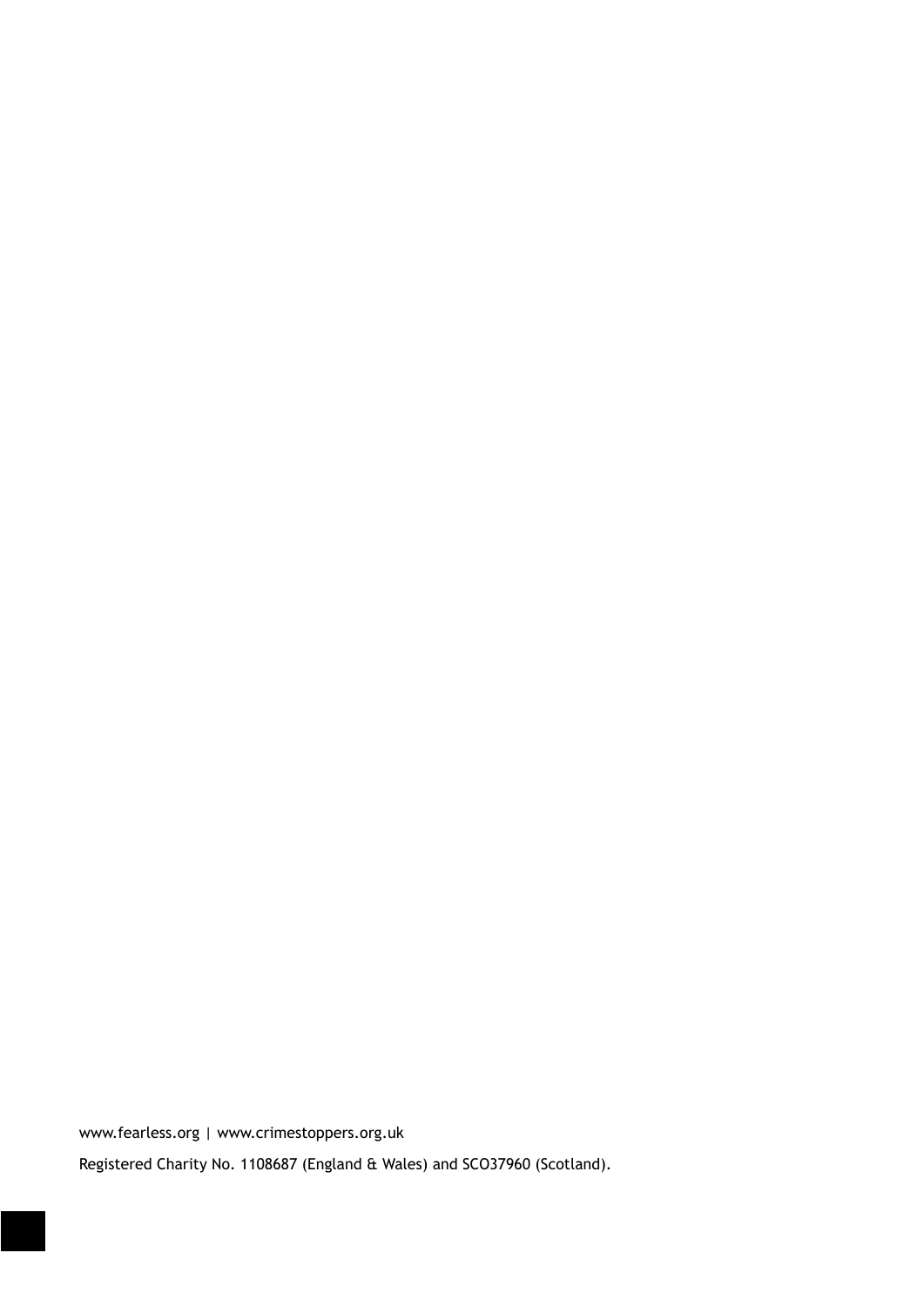# **About Crimestoppers**

**Crimestoppers is an independent UK registered charity that operates the anonymous 0800 555 111 phone number as well as a Secure Online form on their website for anyone with information about crime who for whatever reason do not want to go to the Police.**

**Crimestoppers was set up in 1988 and has never revealed the identity of anyone who has passed on information.**

**Both the phone number and Secure Online form allow members of the public to pass on information 100% anonymously.** 

You will never be asked your name or any personal details. You do not have to go to court or give a statement. Your phone number or IP address cannot be traced.

> For more information, visit *www.crimestoppers-uk.org*



# **Fearless**

Fearless is the Crimestoppers brand for young people. It's the main way that young people will be introduced to the valuable service that Crimestoppers provides. Developed through consultation with young people, we have repackaged Crimestoppers to make it more credible, accessible and trustworthy for a younger generation.

> **For more information, visit**  *www.fearless.org*



# **This resource**

This resource, together with an accompanying PowerPoint presentation available on the Fearless website, makes up an educational resource for professionals working with young people throughout the UK.

It provides a range of exercises that relate to Child Sexual Exploitation (CSE). The exercises have been created to help young people understand this topic and behaviour that might put them at risk – as well as how to stay safe, and report anything they're concerned about. The resource also includes a session on advertising, to support the group to create radio adverts to increase awareness of this issue and of Fearless. We have also suggested where each section fits in with the curriculum (see page 20).

To make the most of this resource, please familiarise yourself with all of our supporting tools and resources by visiting 'Professionals' section of our website.

*www.fearless.org/professionals*

All films referenced in this resource were produced by CEOP, the child protection command of the National Crime Agency. They can be downloaded, alongside supporting guidance and session plans for professionals at *www.thinkuknow.co.uk/teachers*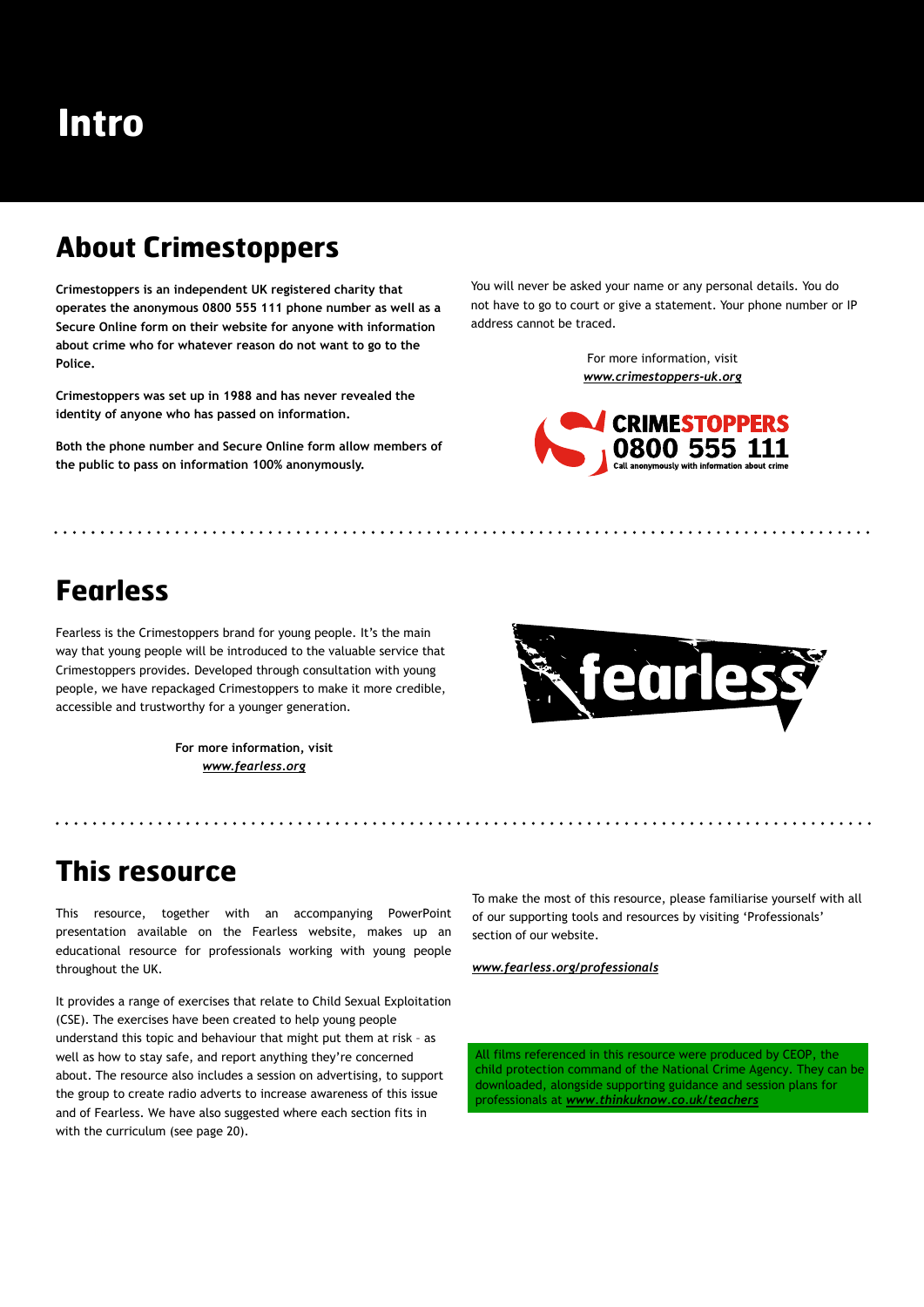# **Table of Contents**

| Intro                   |                                                         | 3              |
|-------------------------|---------------------------------------------------------|----------------|
|                         | About                                                   | 3              |
|                         | <b>Fearless</b>                                         | 3              |
|                         | This Resource                                           | 3              |
|                         | Table of contents                                       | 4              |
|                         | This Campaign                                           | 5              |
|                         | Campaign Partners                                       | 6              |
|                         | <b>CSE Resource Overview</b>                            |                |
|                         | Overview                                                | $\overline{7}$ |
|                         | Before you begin                                        | 7              |
|                         | <b>CHAPTER 1: What is CSE</b>                           | 8              |
|                         |                                                         |                |
|                         | Students will learn<br>Classroom exercises              | 8<br>$8 - 13$  |
|                         |                                                         |                |
|                         | <b>CHAPTER 2: Staying safe from sexual exploitation</b> |                |
|                         | Students will learn                                     | 14             |
|                         | Classroom exercises                                     | $14 - 15$      |
|                         | Exploited - A CEOP educational exercise                 | 16             |
|                         | <b>CHAPTER 3: Advertising</b>                           |                |
|                         | Students will learn                                     | 17             |
|                         | Classroom exercises                                     | $17 - 19$      |
| <b>Curriculum Links</b> |                                                         | 20             |
|                         | England KS3 and 4                                       | 20             |
|                         | Scotland Ed for Citizenship                             | 21             |
|                         | Northern Island KS3 and 4                               | 22             |
|                         |                                                         |                |
|                         | Wales PSE KS3 and 4                                     | $23 - 24$      |
|                         |                                                         | 25             |
| <b>Related Agencies</b> | <b>Related Agencies</b>                                 | 25             |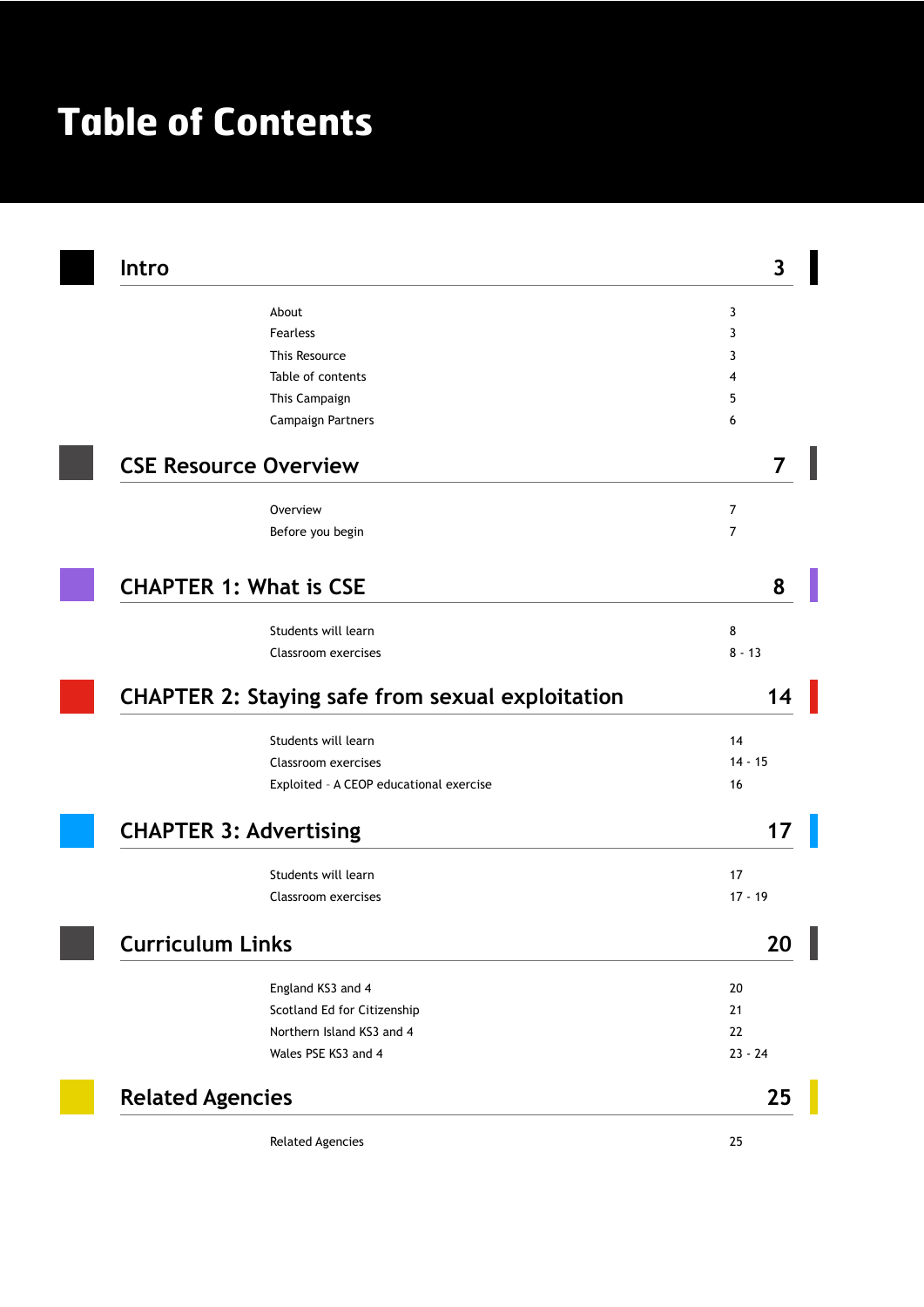# **This Campaign**

In January 2015 Fearless launched a campaign in West Yorkshire to educate young people in schools across the region about Child Sexual Exploitation.

Working alongside Bauer Media, with the support of the local authorities, West Yorkshire Police and Police and Crime Commissioner, Mark Burns-Williamson, the team ran workshops in six secondary schools across West Yorkshire, engaging with over 150 students in order to provide them with knowledge and understanding of crimes which are linked to Child Sexual Exploitation.

The workshops consist of a Fearless worker speaking to the students and providing the educational aspect of understanding crimes which can relate to Child Sexual Exploitation, such as sexual abuse, rape, drugs and provision of alcohol.

Following on from this, the students built on what they learnt to create their own radio advert scripts to help other young people understand the dangers of these crimes. The best adverts were then selected and created into professional scripts, recorded and aired in May 2015 through Radio Aire. The estimated reach of this campaign was around 500,000 people.

Gemma Wilson, Crimestoppers Regional Manager for Yorkshire & Humberside, said "I'm extremely excited about the ongoing work of Fearless in West Yorkshire. I've been immensely impressed and proud of the amount of work which has gone into the creation of the workshops and the outcome of the radio adverts. The students have engaged extremely well and truly taken note of what Fearless is about and how it can help with educating them about crimes, but most importantly, how to report information about crimes if they're not comfortable speaking to the police or other trusted adult."

Detective Chief Inspector Sue Jenkinson of West Yorkshire Police, said: "Partnership work is at the forefront of our work to tackle CSE and education of both young people and their parents about the dangers of grooming is a key factor in helping to reduce offending."

This resource has been developed from the session delivered as part of the above campaign. In reviewing the campaign we found that 96% of young people said they had a better understanding of unhealthy relationship after the sessions and 97% of young people knew were to go to for support around issues relating to Child Sexual Exploitation.

# aNTI-DRUG SCRIPT

Why do you hang around with them?<br>They are bad Oran was set They are bad Owen, you're 14 and them?<br>They are bad Owen, you're 14 and they<br>have a Plat. have a Plat.

They aren't bad they're my Priends.

.<br>Friends & Do you know what they do<br>to you ? 40 you 8

We only do a bi4 of cohe...

No Owen, ¢hey use you. They ge¢ you<br>oPP your head and ¢hen ¢hey hur¢ you.

If you have information about drug<br>erime or abuse dell us of - gou nave information about drug<br>erfine or abuse, tell us what you know,<br>not who use are arrow not who you are, anonymously as Fearless.org

### SEX CRIME SCRIPT

I wanted her to be olt to be happy I went to her about 94, but she closed up.

She wouldn't speak to me, she wouldn't speak to anyone. I didn't  $h$ now what to do...

Then I remembered Pearless.org

On the website, I typed in her siquaqion ... that she'd been raped. She mus4 have been scared, because  ${\mathcal{I}}$  $\omega$ as.

aNNO: If you have information about sex crime, tell us what you know, not who you are, anonymously. at Fearless.org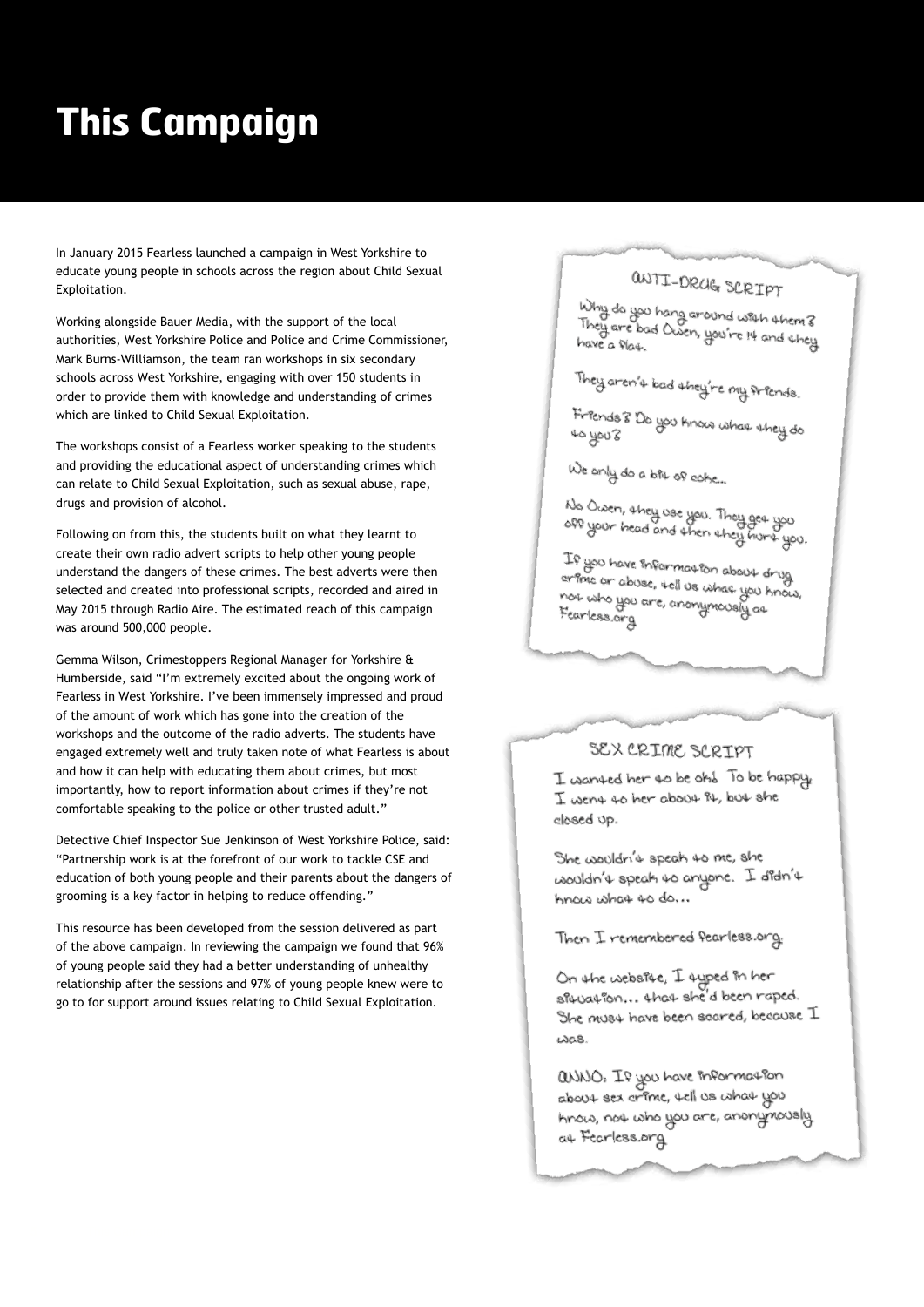# **Campaign Partners**

# **Horbury Academy**



The Police and Crime Commissioner with Samuel Evans from Fearless.org, Kristian Tiffany from Radio Aire and Stuart Piper from the Police and Crime Commissioner's Office



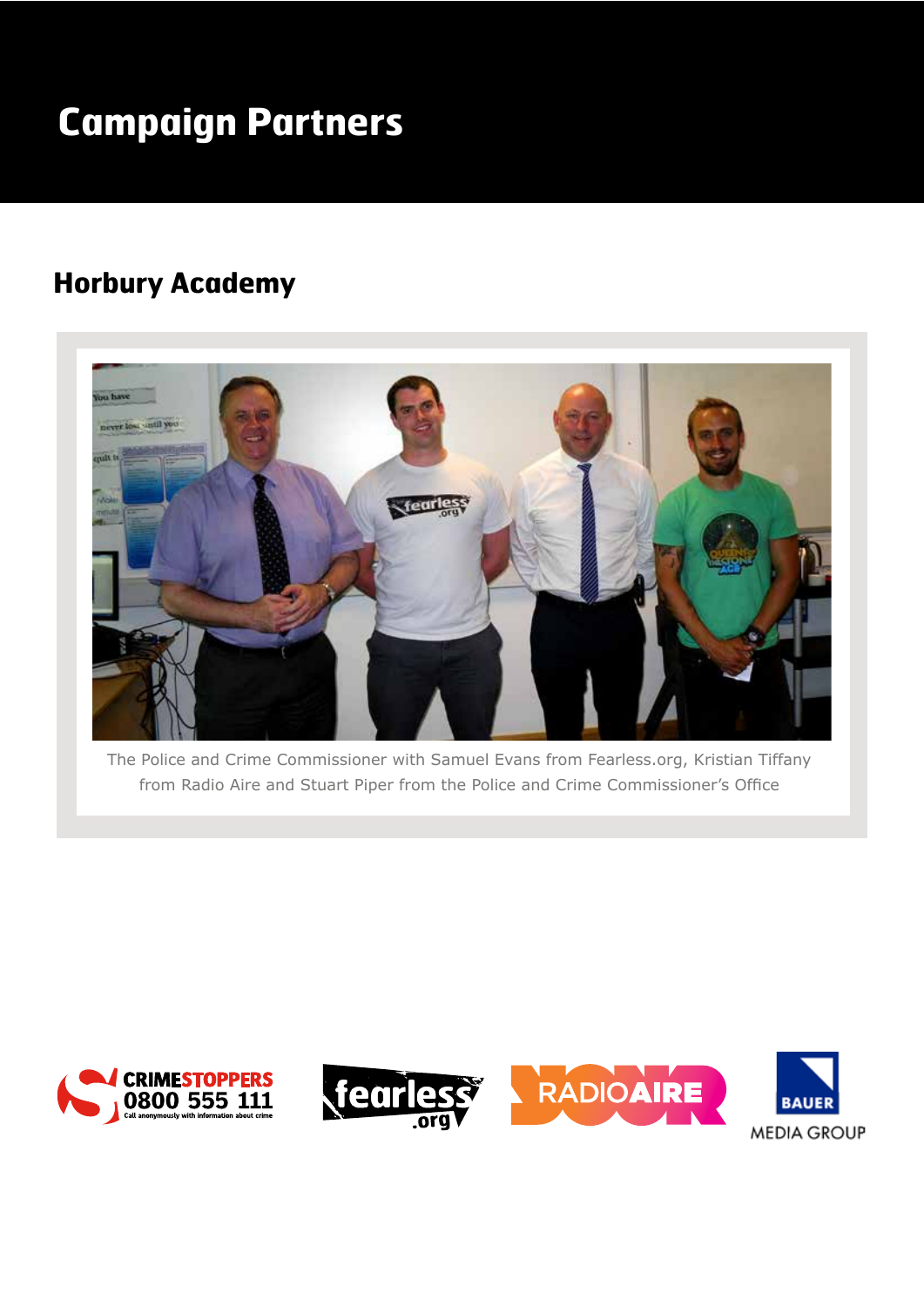# **CSE Resource Overview**

### **Overview**

The exercises in this resource have been designed to help young people understand what is meant by Child Sexual Exploitation (CSE). Split across three chapters that should be run as individual sessions, the exercises explore what is meant by CSE and the offences that anyone exploiting people in this way might commit. They also explore ways that young people can stay safe from exploitation whilst introducing helpful agencies that they can tell if they, or anyone they know, have been affected by the crimes discussed. Then finally, to help raise awareness of this issue to others their own age, there is a concluding session about advertising techniques, enabling young people to create a short radio advert about CSE and Fearless.

*The exercises have been designed to be delivered in the order in which they appear in this resource.*

The expected timings for the sessions are:

- Chapter 1 (What is CSE) 1 hour to 1 hour and 15 minutes
- Chapter 2 (Staving safe from sexual exploitation) 1 hour to 1 hour and half
- Chapter 3 (Advertising) 30 to 40 minutes, plus 30 to 40 minutes for the radio advert activity

## **Before you begin**

This resource is designed to be used alongside a corresponding PowerPoint presentation, which can be downloaded from the 'Professionals' section of our website:

#### *www.fearless.org/professionals*

To prepare for a session, please download the corresponding PowerPoint and read it through with this guide first, which sets out the exercises with key information and topics for discussion in the order they appear on the slides.

Please also visit *www.thinkuknow.co.uk/teachers* to register and download the supporting guidance for professionals required to facilitate the exercise outlined in Chapter 2 that incorporates the film 'Exploited', created by CEOP.

#### **A note on terms used in this resource**

Under UK law, 'child' refers to everyone aged under 18 years old. However, the age group that this resource is aimed at (11-16 year olds) may be more comfortable being referred to as 'young people'. That is why we have used this term in this resource, except when discussing specific legislation, where we have used 'child'.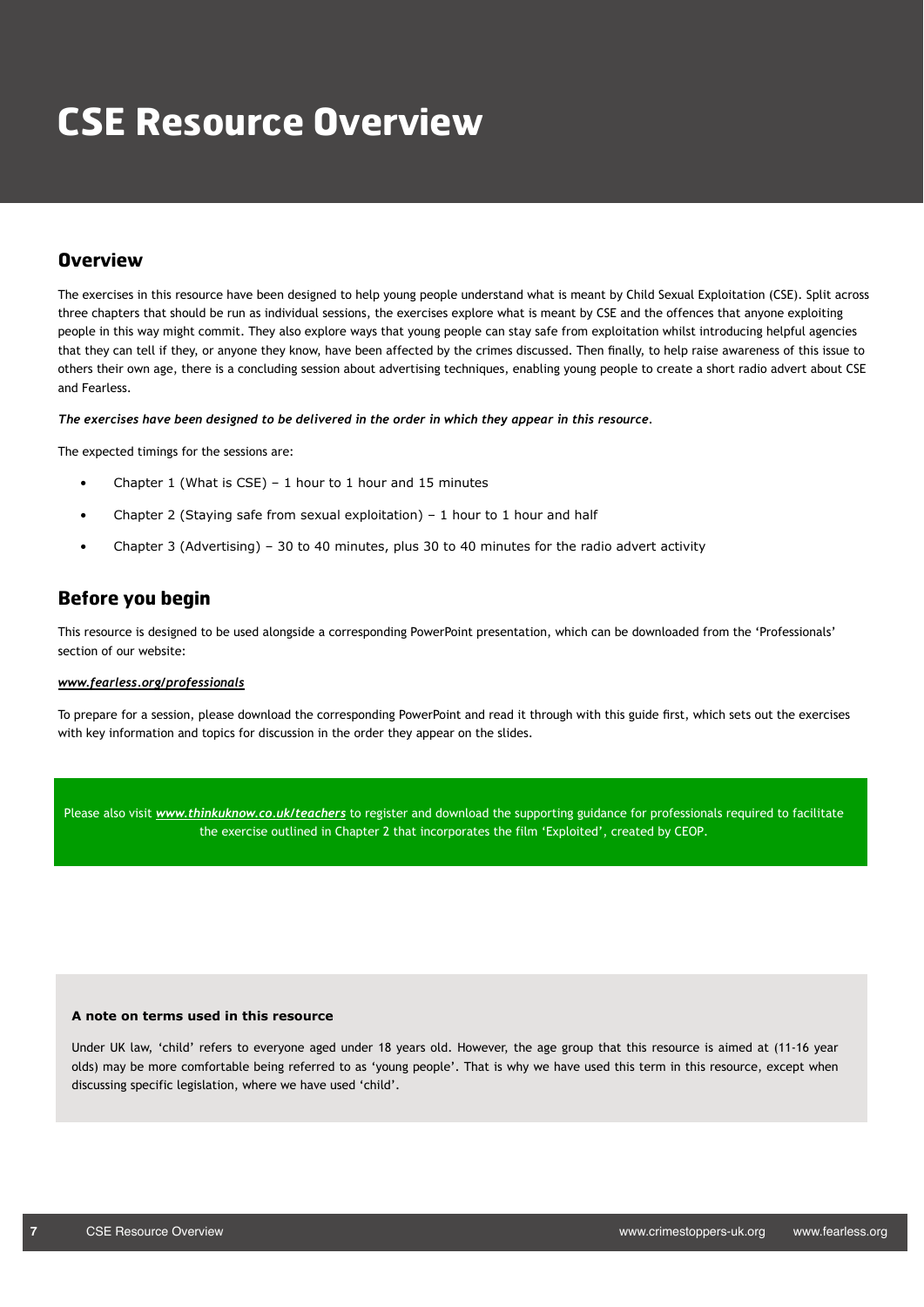# **CHAPTER 1: What is CSE**



### **Students will learn:**

- The definition of Child Sexual Exploitation and the signs linked with this behaviour
- About the specific crimes associated with Child Sexual Exploitation
- How and where to report these crimes

## **Slide 1 - What is CSE?**

This is just a holding slide that you can have up while the young people arrive for the session.

## **Slide 2 - What is CSE?**

Read out the following statement, asking the group to discuss it:

*If someone is nice to you or gives you gifts, you can feel like you owe them something in return.*

They might talk about how, for instance, if someone they know gave them a birthday present or Christmas card, they might feel guilty if they didn't do the same.

Explain that some people use this feeling of 'owing something' to force others to do things they don't want to do. If someone forces a child or young person aged under 18 to perform sexual acts, they are committing a crime and they are sexually exploiting that child.

The abuser is likely to be older, stronger and have more money than their victim – all things that put them in positions of power. They often use their financial power to give their victim gifts such as money, food, clothes, drugs and alcohol. They might use emotional power by showing the young person affection they might not get elsewhere. And they can intimidate their victims by threatening to hurt them or get them into trouble.

Exploitation happens to boys and girls, and can sometimes take place over a long period of time, without them knowing they're being exploited. As many abusers look for and exploit victims online, it's important to know how to use the internet and social media safely.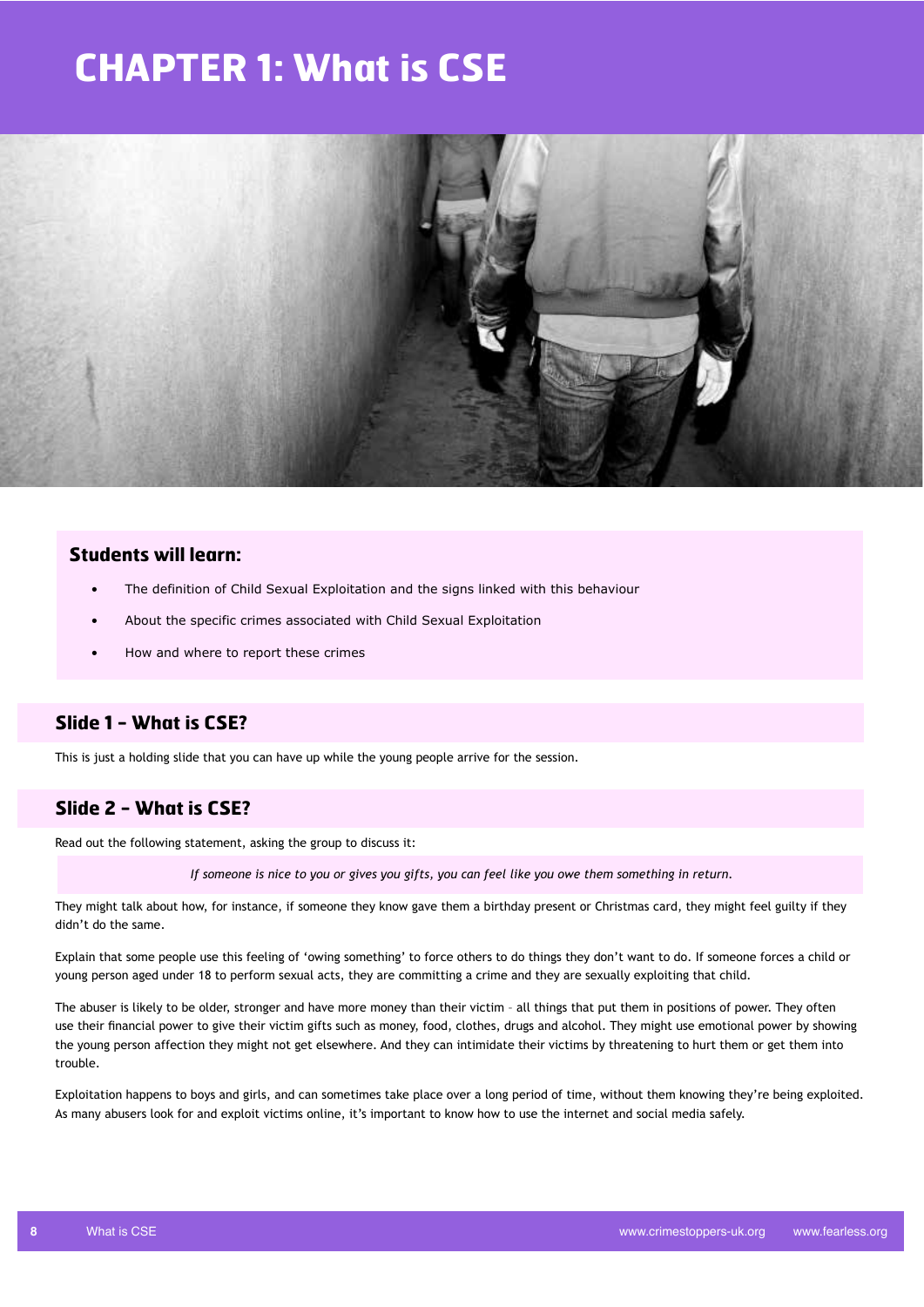### **Slide 3 - What is Child sexual exploitation?**

Explain to the class:

Sexual exploitation is a form of abuse which can happen to girls and boys. The victim is often given something by their abuser. This could be food, money, drugs, alcohol, gifts, etc. However, the abuser always wants something in return, which can be in the form of sexual activity.

The abuser users their power over the victim to make them do things they may not want to do. They could use financial, emotional or even physical power. Violence and intimidation are often used by abusers on their victims. Exploitation often happens online without the child knowing they are being exploited.

Remember, sexual exploitation can happen to anyone, anywhere at any time.

## **Slide 4 - Spotting the signs**

Read out the following fictional situation to the group:

Jas, a 14 year old girl has a new boyfriend Tom who is much older than her. He is very nice to her, texting her regularly and often buying *her nice presents. He even regularly picks her up from school and takes her home in his nice car. A few weeks later, Tom picks up Jas from school on a Friday evening and takes her to a party at his friend's house. At this party, Tom gives Jas some alcohol. It's not the first time he has given her alcohol and this time, after some pressuring, he convinces her to do somethings that she doesn't want to do and he also takes some inappropriate photos of her. The next day Jas asks Tom to delete the photos but he refuses and says that he will post the photos online if she tells anyone. Jas is now scared and doesn't know what to do or who to turn to.*

Ask the group to read through the fictional scenario on the slide and ask them to discuss what they think are the warning signs that Jas might be getting exploited. This might encourage them to think about whether they, or perhaps one of their friends, might be in a relationship where they can identify some of these signs. Signs to look out for are:

- Tom is much older than Jas
- Tom regularly buys Jas nice presents
- Tom regularly picks Jas up in his nice car
- Tom has been giving Jas alcohol Jas is underage and legally cannot drink alcohol
- Tom pressurises Jas into doing something that she doesn't want to do He takes inappropriate photos of her
- Tom has threatened to post the inappropriate photos of Jas online if she tells anyone
- Jas now does not know who to speak to

Make sure the group understands that, if they can spot any of these signs in theirs or one of their friend's relationships, exploitation could be taking place and if so, there are organisations that can help.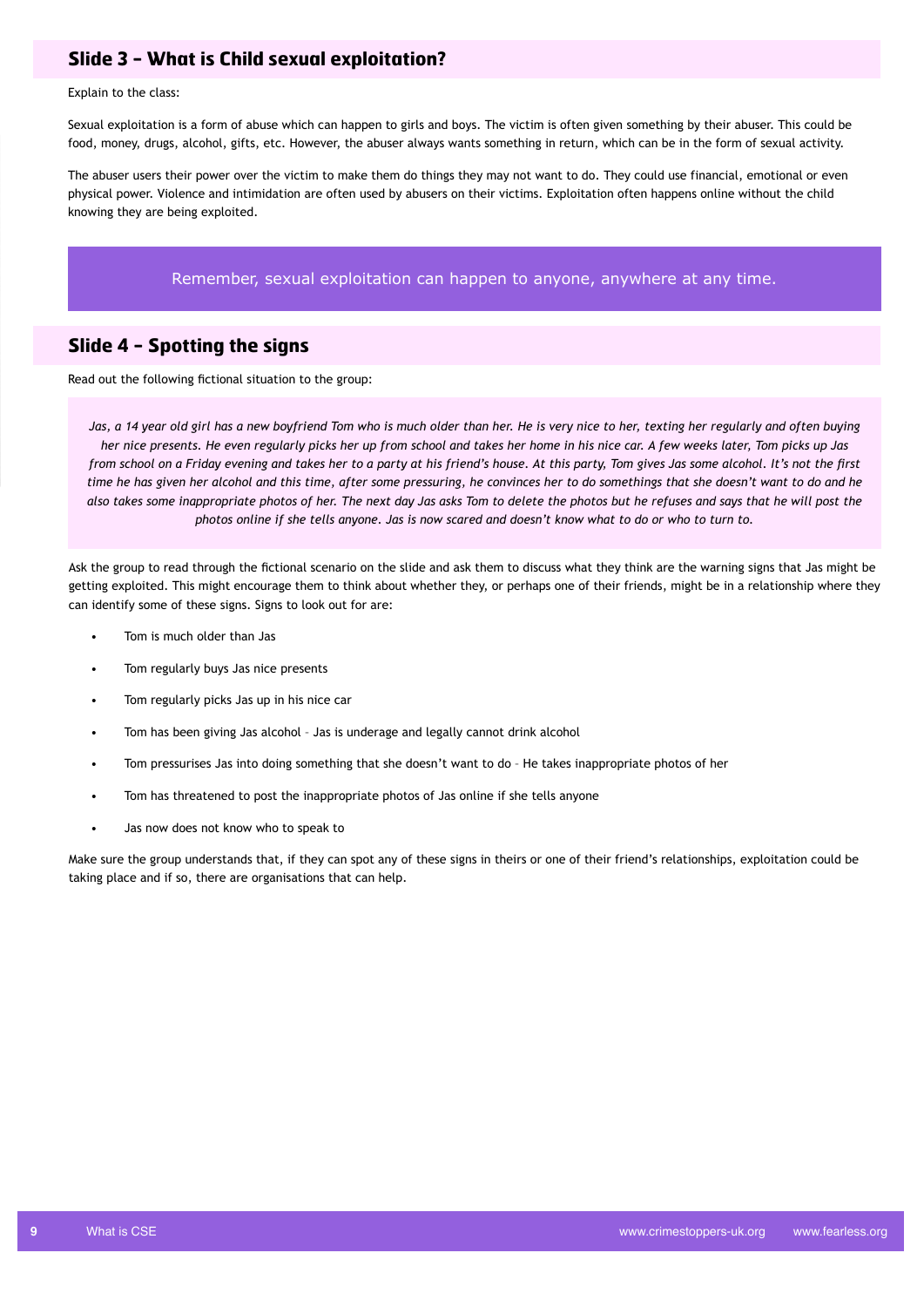

### **Slide 5 - Who can you tell if this has happened to you (or someone you know)?**

Bring up the 'Who can you tell' title. Ask the class to name the first organisation they can think of that's responsible for investigating crimes. They will probably say the police.

Explain that, while it is true that they could report directly to the police, there are other organisations that specialise in handling certain types of crime, which work with the police to catch those responsible.

**Click the presentation to bring up the second title:**

# **CEOP**

The CEOP command of the National Crime Agency is a national organisation to which young people, parents/carers and professionals can report sexual abuse or exploitation. They have an education website at *www.thinkuknow.co.uk* offering advice and support and learning resources.

The CEOP films included (and referenced) in this resource pack must be delivered in conjunction with the guidance resources available at *www.thinkuknow.co.uk/ teachers*

If young people have experienced Child Sexual Exploitation in any form they can report it to Child Exploitation and Online Protection Centre (CEOP), which is part of the National Crime Agency.

CEOP is a UK-wide organisation that allows you to report crime by filling in an online form at www.ceop.police.uk.

CEOP also make lots of helpful guides and videos to help young people recognise situations and behaviour that might put them at risk of Child Sexual Exploitation, which we have highlighted later in the workshop.

Make sure the group is clear that anyone (NOT ONLY VICTIMS) can make a report to CEOP. If they make a report, someone from CEOP will get in touch with them to offer support and investigate what's happened.

## **Need more information or support?**

**CEOP offers advice and training about CSE for professionals working with young people. You can find their contact details on the back page of this guide.**

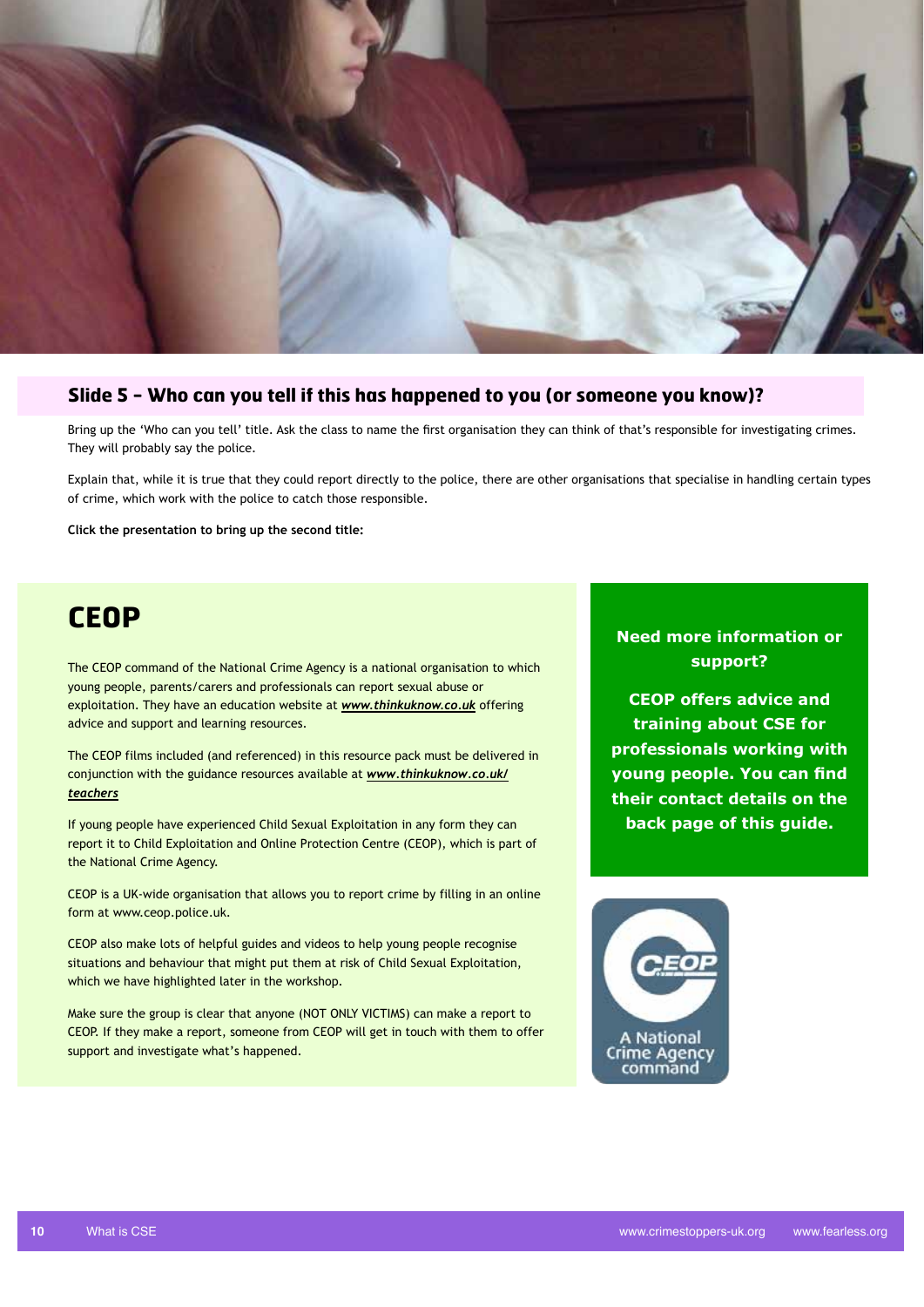### **Slide 6 - Who can you tell if this has happened to someone you know?**

Bring up the 'who can you tell' title. Then remind the group of the fictional scenario from earlier involving Jas and Tom. Expand on the scenario by adding the following:

*Imagine Jas from the previous scenario is your friend and she confided in you about her situation. She tells you that she wants to go to the police but she is scared that Tom will post the pictures online and she is scared that she will get in trouble.*

Ask the group, if they were Jas's friend, would they tell the police anyway? If they wouldn't, talk about the reasons why. They might talk about how they don't want Jas to find out, or have to give an official statement or go to court. They might also say they'd be worried Jas's boyfriend might hurt her – or even them.

**Click the presentation to bring up the second title:**

# **Fearless**

Explain that Fearless is there to listen to young people who have information about crime, but don't want to go to the police. Everyone who contacts Fearless is completely anonymous – they won't have to give their name, talk to investigators, or go to court. No one need know if they give a report, but it could really help protect people like Jas.

Make sure the group understands that Fearless is anonymous. So if they want to make a report about something that has happened to them, they should contact CEOP instead.

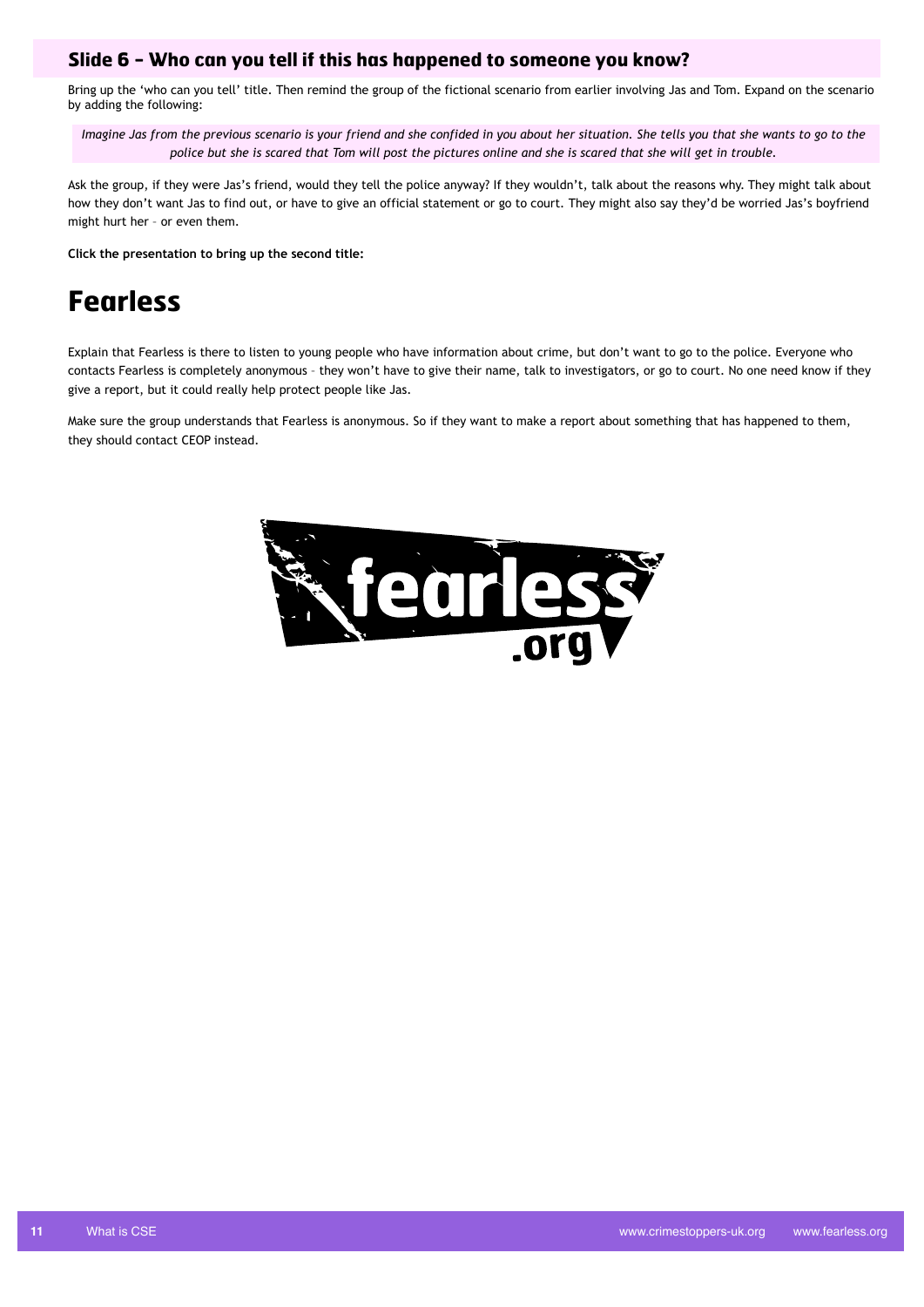## **Slide 7 - Understanding specific offences**

Explain to the class that Child Sexual Exploitation often includes one or more of the following crimes:

### **1. Possession/supply of indecent images of children**

Someone who has taken, made, distributed or possesses indecent images of children is committing a serious crime and can get up to 10 years in prison. These images could be photographs, film, and digital pictures from a computer, smartphone or perhaps snapshots from a webcam.

Explain to the class that this law means that sexting between young people aged under 18 is illegal, even if they just take and send a picture to a boyfriend or girlfriend. However, they are unlikely to get into trouble with the police if they do this – but they could if they pressure someone into taking and sending a naked picture, share the picture with others or use it to bully the person. If an adult manipulates a young person into sexting, the adult is guilty of possession/supply of indecent images of children, and Child Sexual Exploitation.

### **2. Supplying drugs/alcohol to children under 18**

Anyone who gives others controlled drugs, whether for free or for money, is breaking the law. Controlled drugs include cannabis, amphetamines (such as Speed), cocaine, ecstasy and heroin, among many others. Supplying them carries a sentence of up to 14 years in prison, which can be increased to over 20 years in some cases.

If an adult buys alcohol for under 18s, or a shopkeeper sells alcohol to people aged under 18, they can be found guilty of the crime of supplying alcohol to children, and fined up to £5,000.

### **3. Rape and sexual assault**

Rape is when someone is forced to have sex against their will. The rapist could be a stranger, but it's common for victims to know their attacker. Rape can happen between people who are in a relationship, including between married couples. Even if someone has willingly had sex with a person in the past, they have the right to say no. People who commit rape can be sentenced to life in prison.

Sexual assault is when someone is forced or pressured into performing sexual activity they don't want to do, or is touched in a sexual way. People who commit sexual assault can get up to 10 years in prison.

### **Slide 8: Test your knowledge**

In Chapter 3, the group will make short radio adverts about these crimes to encourage other young people to report to Fearless. Check that they have taken in the information about these crimes by asking the following questions:

- 1. How many years can someone get in prison for possessing or supplying indecent images of children? **Answer:** up to 10 years
- 2. Is sexting your boyfriend or girlfriend against the law? **Answer:** Yes
- 3. What could happen to an adult found guilty of buying alcohol for under 18s? **Answer:** They could be fined up to £5,000
- 4. If a person forces someone else to have sex against their will, what crime have they committed? **Answer:** Rape
- 5. Sexual assault can include two different actions. What are they? **Answer:** Being forced or pressured into performing sexual activity you don't want to do or being touched in a sexual way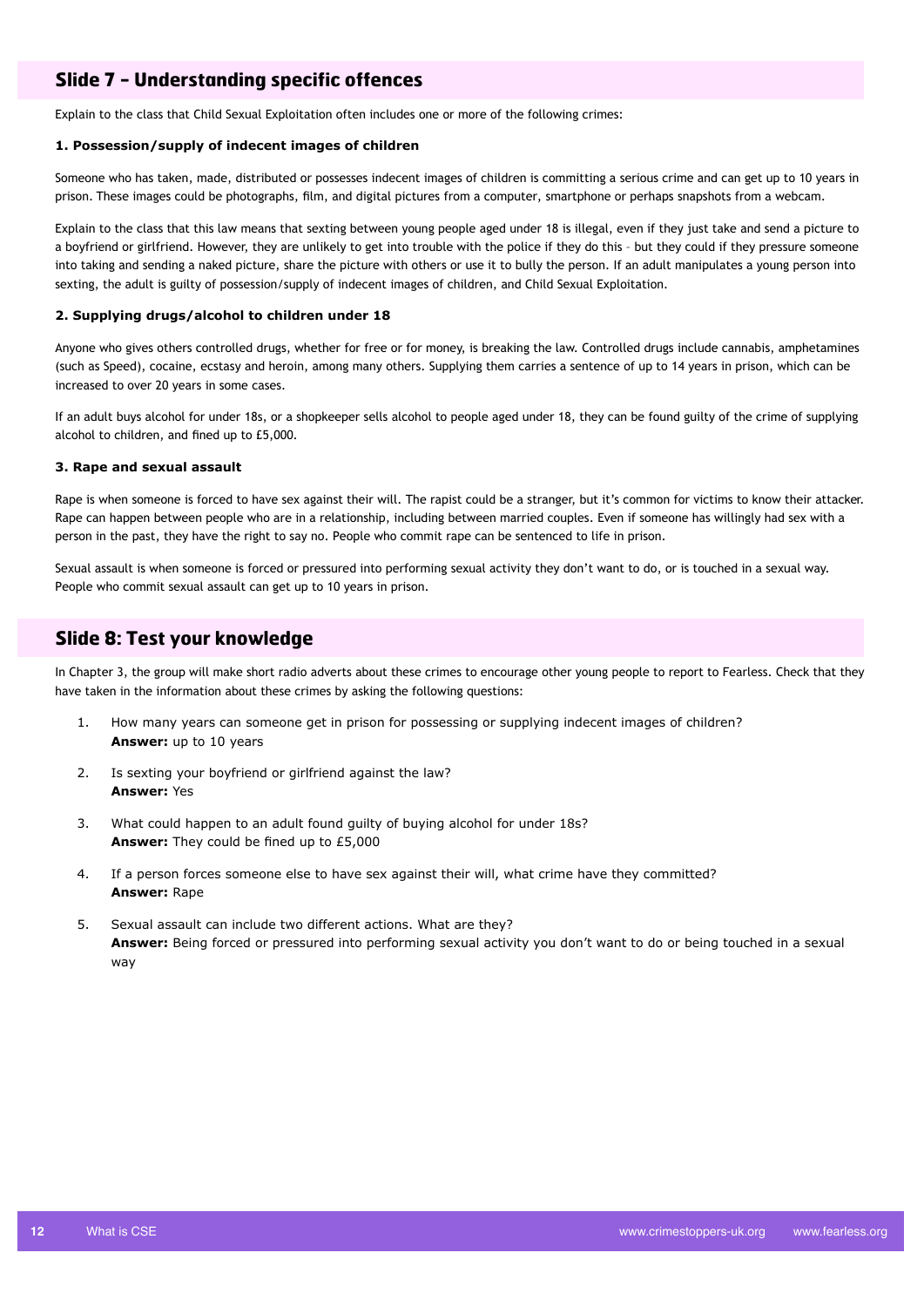## **Slide 9 - Remember - who can you tell?**

**This slide is a recap of slides 5-6. Test that the group understands the difference between CEOP and Fearless by asking:**

1. Who should you tell if any of these crimes have happened to you?



2. Who should you tell if you think someone you know has been affected by one of these crimes?



Make sure the group understands that reports to Fearless are made anonymously, so if they are a victim of crime, they should talk to CEOP.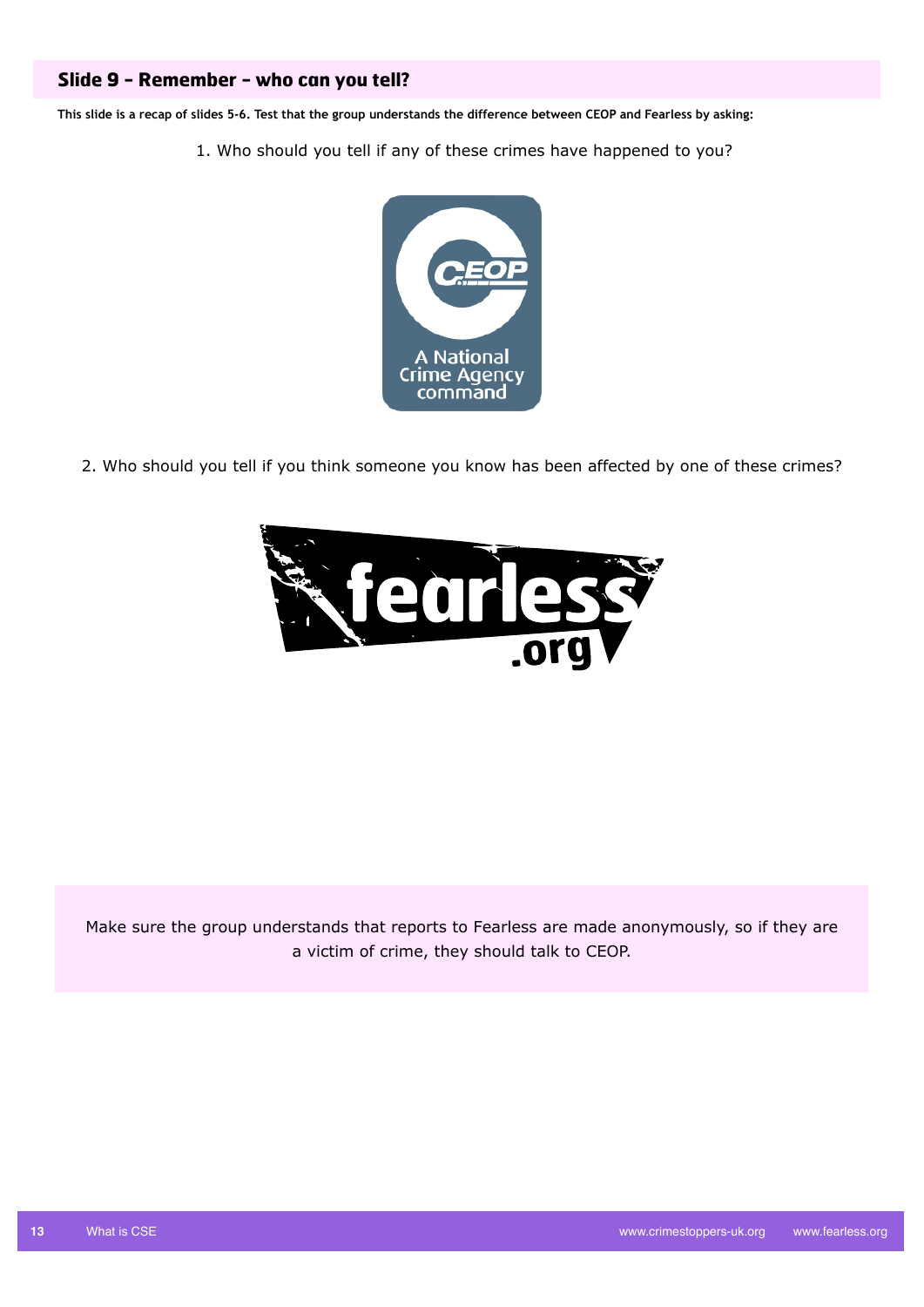# **Chapter 2: Staying safe from sexual exploitation**



### **Students will learn:**

- What they can do to be safer online
- How to spot the signs of an unhealthy relationship
- About the features of a healthy relationship

### **Slide 10 - Title Slide**

### **Slide 11 - Online Safety**

Split the the group into smaller groups

The first step is to find out how much the class already knows about online safety. Bring up the questions on the PowerPoint, asking the young people to come up with two answers for each in their groups, and then feed back to the whole class. You could write the answers on a whiteboard to review during the session, or just hold a group discussion.

Explain to the class that people often act differently on the internet to how they would anywhere else. To help them think about this, ask the groups to create 30 second drama sketches imagining what it would be like if we acted the same in real life as we do on social media. For example, if everyone went around writing on each other's walls or putting up funny pictures of their friends.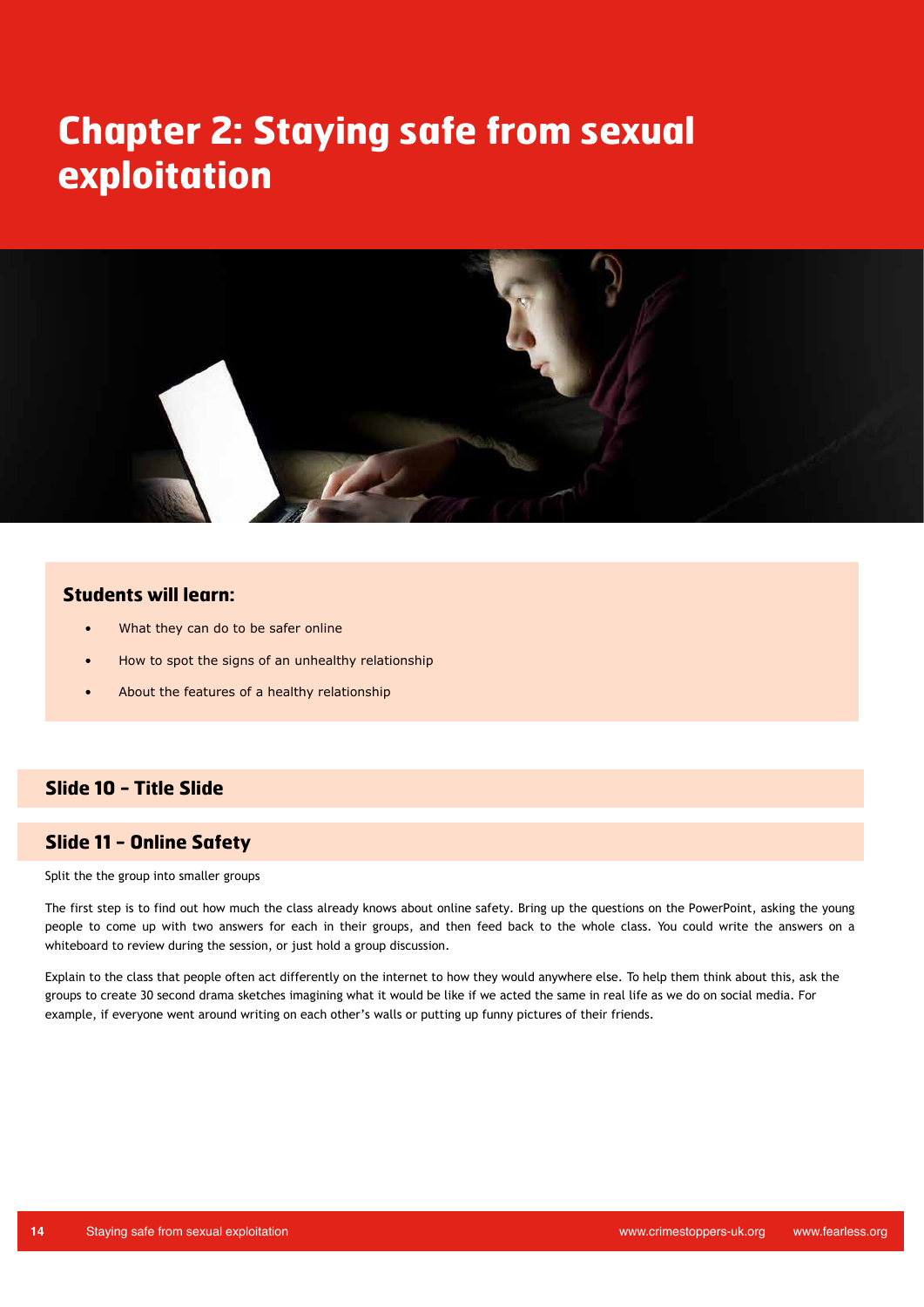### **Slide 12 - 5 rules for using social media safely**

To use social media safely, it can help to think that the way you act online and offline shouldn't be all that different. Ask each group to come up with 5 rules for staying safe on social media. After each group has fed back their suggestions to the class, bring up the rules on the PowerPoint one by one, to explain why they're important.

### **1. Only post images you would show anyone – including your grandparents.**

If you put a picture up on social media, you can't be sure how many people will see it, or if it will be shared by other people in your network. So be careful to only post pictures you would be happy for anyone to see. With funny pictures of yourself or friends, try thinking: 'will this embarrass me in a few years' time?'

### **2. Set your profile to private**

To control who sees your posts, make sure you set it as private. That way, only you and your friends can see what you put up, rather than anyone who Googles your name.

### **3. Don't give away any personal information**

Some social media sites ask you to list your mobile phone number for security reasons – so it's important your privacy settings make sure only you can see this information. Don't post your address, school or exact location on social media, either.

### **4. Don't add strangers**

Social media should be a safe space where you can talk with friends. It can also be a good way to get to know people better, but never add complete strangers.

### **5. Report any problems to** *www.ceop.police.uk*

CEOP is there to stop people exploiting young people online. If you're worried someone on social media isn't who they say they are, or is talking to you in a way you think might be illegal, you can tell CEOP.

**Slide 13 refers to a film from CEOP's Thinkuknow education programme. Register and access the teaching guidance related to this film at www.thinkuknow.co.uk/teachers.**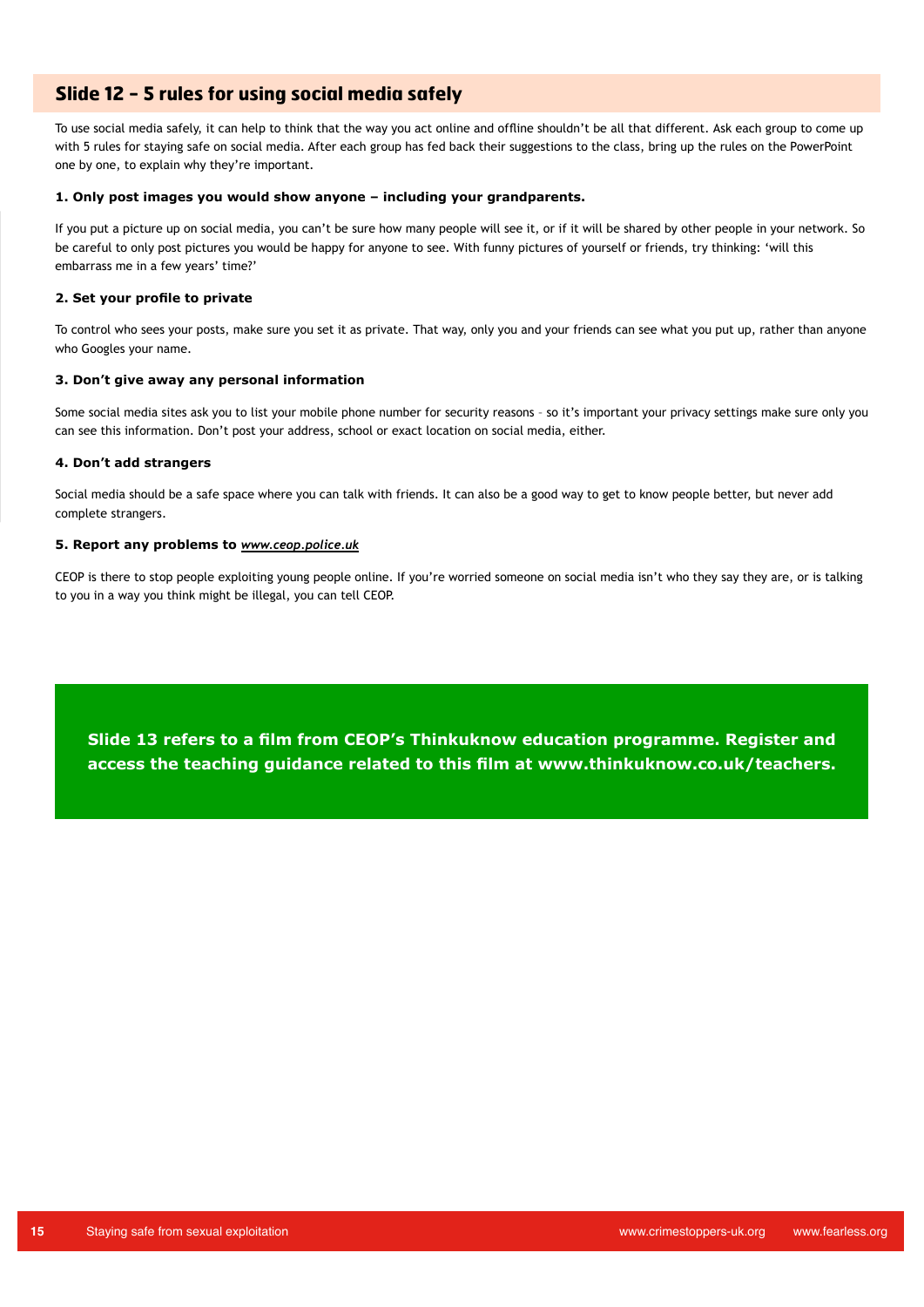# **Exploited**

For this exercise, please refer to pages 36 – 40 of CEOP's Exploited Resource Pack to run this workshop that aims to educate the class on how to spot the signs of an unhealthy relationship and on understanding the features of a healthy relationship



**CEOP's Thinkuknow programme also includes the educational videos 'Exposed' and 'Matt thought he knew'. These videos respectively deal with the subjects of sexting and meeting people online and can be downloaded for free along with free teaching guidance from www.thinkuknow.co.uk/teachers**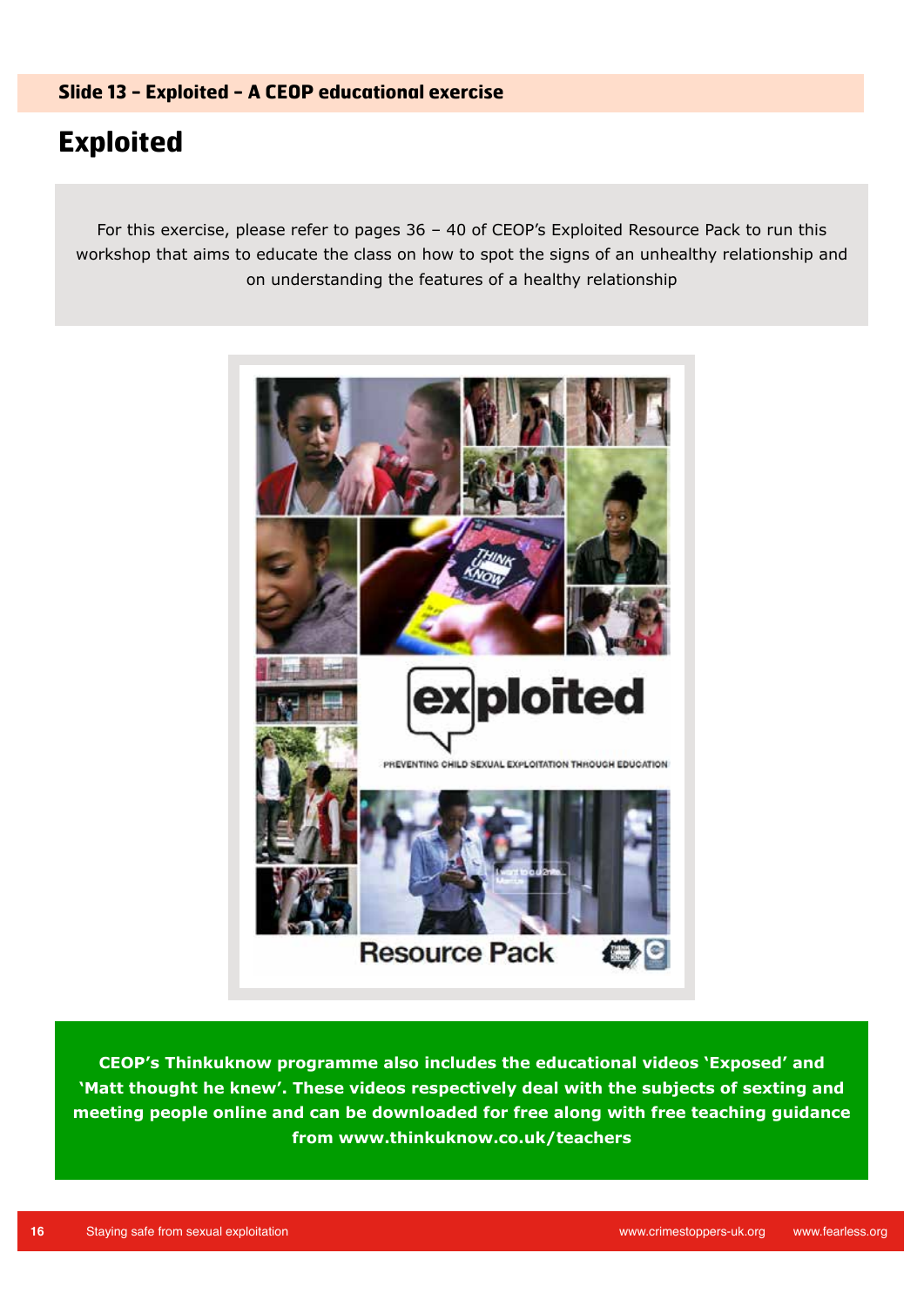# **Chapter 3: Advertising**

To help the class make radio adverts about Fearless, the workshop will now explore what advertising is and how to use advertising techniques to write a persuasive radio script.

## **Students will learn:**

- What they can do to be safer online
- How to spot the signs of an unhealthy relationship
- About the features of a healthy relationship

### **Slide 14 - Title Slide**

## **Slide 15 - What is advertising?**

Start this section by talking about the kind of choices we all make, every day. Ask the group, if they saw a bottle of Coke or Pepsi alongside own brand cola, which one would they prefer? You could ask them to name brands of clothes they like, and, if they were in town with their friends, how would they decide what to eat when they got hungry?

Explain that advertising plays a role in swaying people to make all these decisions and more, every day. Also explain that advertising isn't just used to persuade people to buy goods, but to promote services they might find useful, or convince them to support causes (for example, donating to a charity, or give information about services like Fearless).

### **Slide 16 - Advertising is everywhere!**

Ask the class to think of as many different places they might see adverts as possible. For example: TV, radio, newspapers, magazines, food and drink packaging, movies, shop windows, social media, online games etc.

Then ask everyone: how old do you think advertising is?

After a short discussion, play the audio clip and see if anyone can guess what it is. It's the mating call of a tortoise – a sound that would've been the same over 200 million years ago. This means it's probably the world's oldest advert.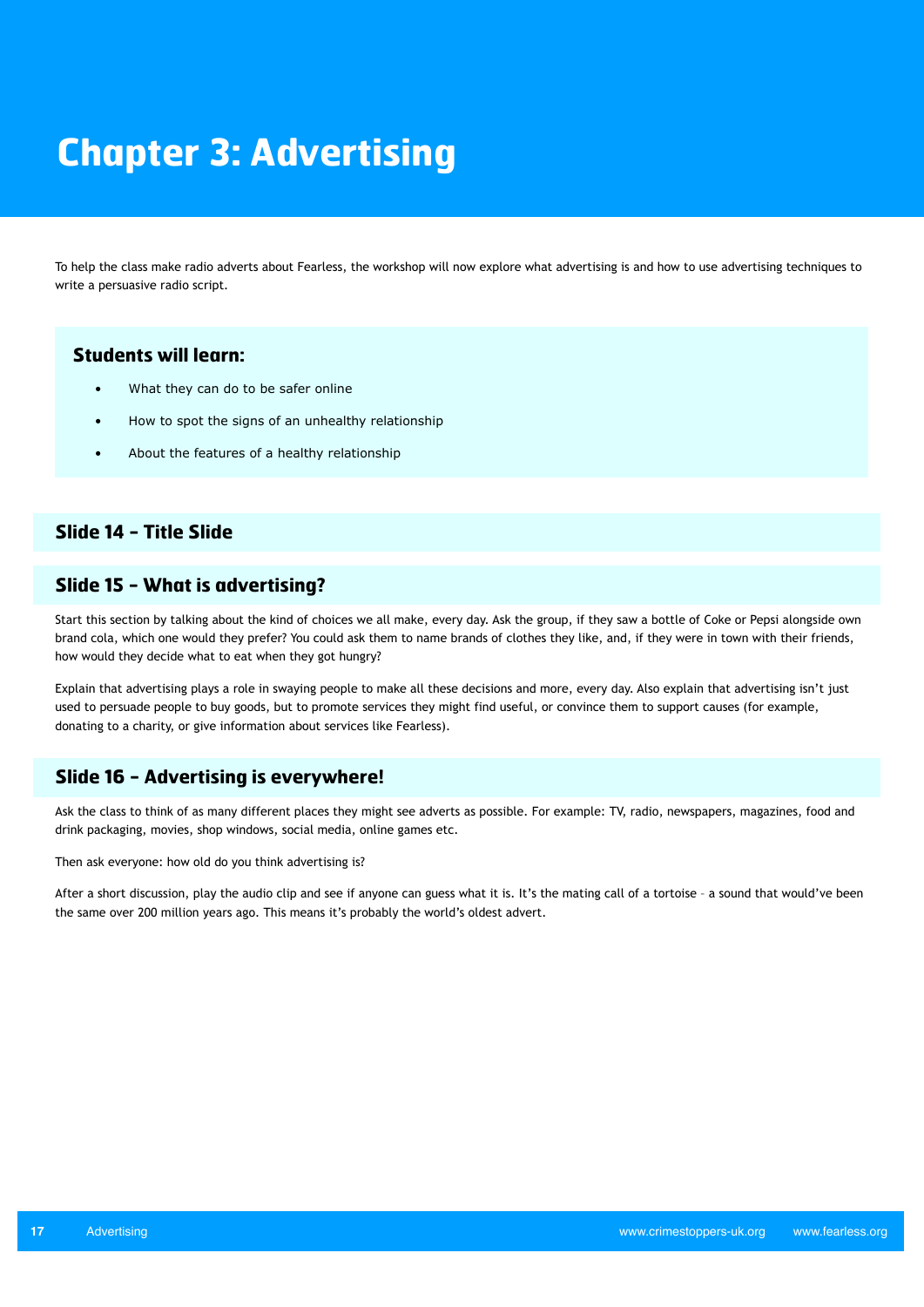## **Slide 17 - Targeted advertising**

Explain that advertising is targeted at a particular audience. Good adverts don't try to appeal to

everybody, because everyone is different.

Targeted adverts do more than just inform people about a product that's available. They persuade them to take action – whether that means buying something or using a service.

Show the example of the farm sign.

Ask the class, who do they think the advert is targeted at? You could talk about how it has no particular audience, as it just lists the products on offer.

Play the M&S Food advert. Ask the class, does this make them want to buy food more than the farm sign did? Who do they think the audience could be?

The ad makes people want to buy food more than the farm sign because it is targeted, inspiring and sells an idea, not just a product. You could talk about how, because it shows lots of ingredients being used in different ways, it could be targeted towards people who like cooking, or just enjoy good food. It uses upbeat music and interesting visuals to inspire people to try new things. It sells an idea that M&S Food is about exciting, delicious, great quality food – rather than just telling people that M&S is a supermarket.

Explain to the class that to make a persuasive advert, they should start thinking about who their audience is, and what will appeal to them.

### **Slide 18 - The Science of Advertising**

All good adverts are based on answering three simple questions:

**• WHO** is it we're talking to?

When making an advert, you need to picture a specific audience. How should you speak to them? What will they find relevant and easy to understand?

**• WHAT** would we like them to do?

You need to give your audience a clear direction so they react in the way you want them to. *For example: for more information, call us on 1234567.*

**• WHY** should they do it?

This is probably the most important question to answer, as the reason needs to be strong enough to make the WHO do the WHAT.

### **Slide 19 - Working backwards**

Play the three tracks one at a time. After each one, ask the class to:

- Decide WHO the advert was aimed at
- Pick out WHAT the advert was asking the listener/viewer to do
- Look for the reasons WHY the listener/viewer would want to react.

#### **Example 1 – Mercury Taxis**

Who: anyone who doesn't have any cash and needs a taxi

What: call Mercury Taxis

Why: Mercury Taxis let you pay by card, so you don't have to get cash out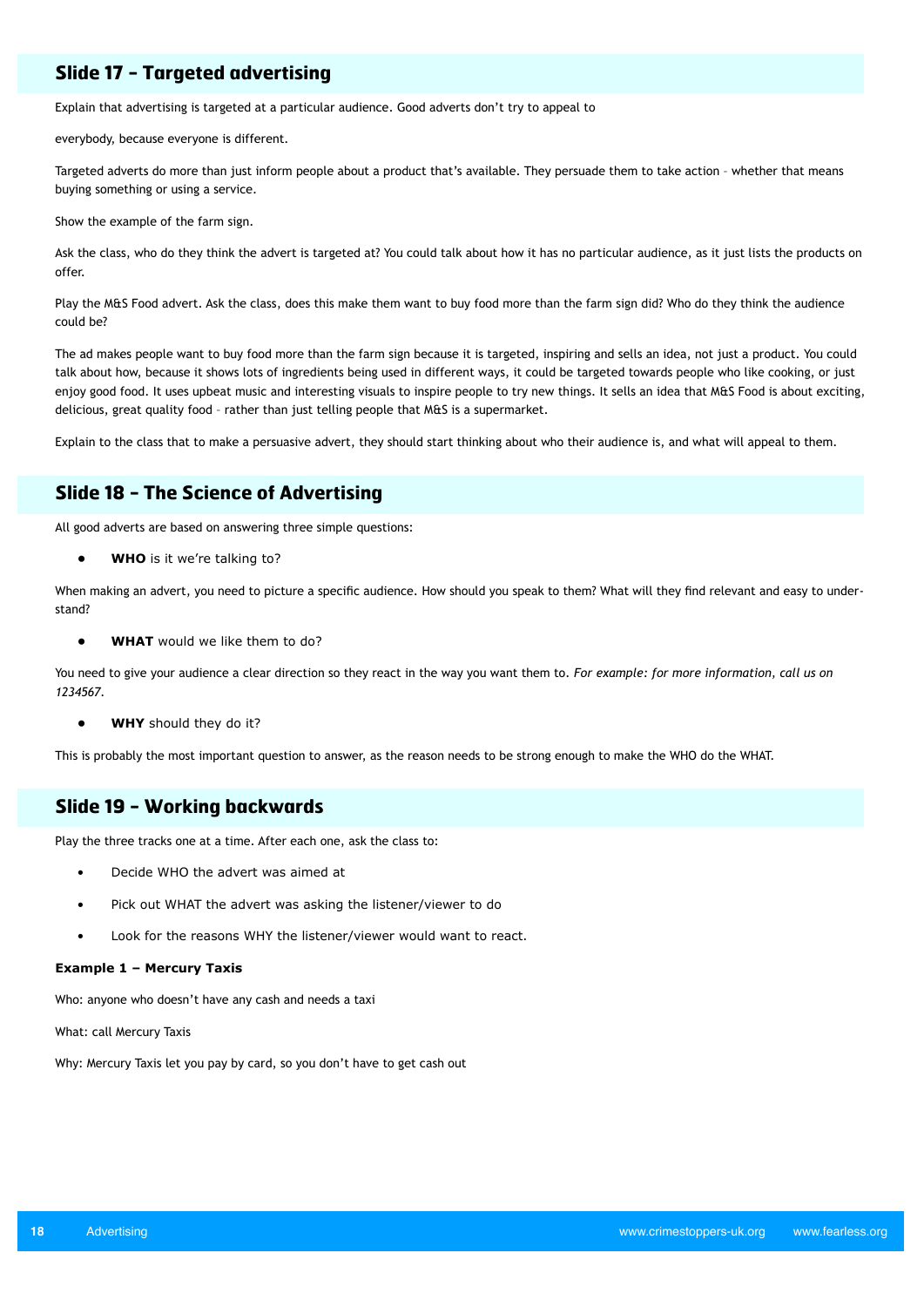#### **Example 2 – Whisper Broadband**

Who: people in Hull with slow internet

What: sign up to Whisper Broadband

Why: Whisper Broadband is 'super fast'

#### **Example 3 – Ebuyer.com**

Who: people who buy technology products online

What: buy technology products from Ebuyer.com

Why: if you buy from Ebuyer.com before 11pm it's delivered the next day

### **Slide 20 - Tools of the trade – Music**

Remind the class that as they're making radio adverts, they won't have any visuals to play with. However, radio ads can use music and sound effects to create imagined visuals.

Play the John Lewis advert. Ask the group what role they think music plays in the ad. As a whole class, discuss how music can be used to create an atmosphere or affect how people feel as they watch.

## **Slide 21 - Tools of the trade – Voiceovers**

Radio adverts usually use voiceovers to get important information across. The type of voice they use is very important, as it can help target the ad towards a specific audience, and add impact. For example, they might use a young person's voice as part of their Fearless ad, to make it appeal to people of a similar age.

TV adverts often feature celebrities – and radio ads also use the voices of well-known people. Play the clips on the slide and ask the class to guess which company the adverts are for as soon as they can. The answer is O2 – Sean Bean has recorded voiceovers for them since 2002.

You could ask the class, if they could, which famous person would they choose to record a voiceover for their Fearless ad? They could think about someone that people their age would listen to, trust or respect.

### **Slide 22 - Tools of the trade – Slogans**

Ads often use memorable slogans and catchy jingles to help the audience recognise the company.

Play the clips and ask the class to guess which companies they represent. They could think about how their radio ads could use a slogan, to make sure their listeners remember it.

### **Slide 22 - Tools of the trade – Slogans**

Assign one of the three crimes to each group, and ask the young people to produce a 30-40 second radio advert encouraging people to report to Fearless about it anonymously. This should be based on the brief on the slide, and take the form of a script of around 80 words.

Encourage them to think about and use the advertising techniques they've learned about during the session. For example, the young people could use the script as a voiceover, but could also use it to indicate any sound effects or music they would like to us.

After 30-45 minutes, encourage each group to perform their radio ad to the rest of the class.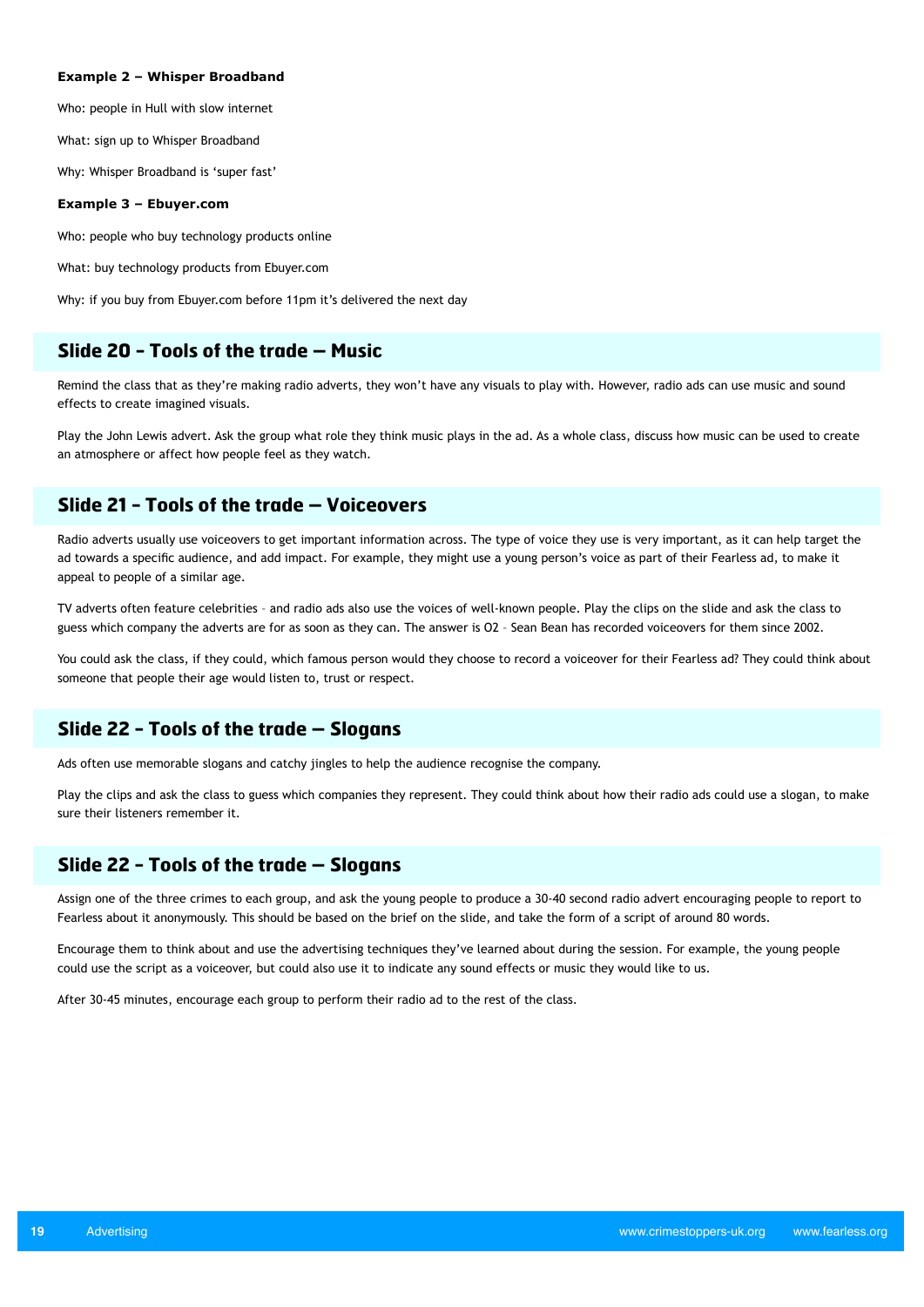# **Curriculum Links**

The following tables are an indication of some of the learning potential and curriculum objectives that are possible using the resources in this pack.

They have been graded using a star system, broadly indicating whether the exercises in that section give a useful starter on some aspect of that curriculum item (one star \*), have quite a lot of potential or cover more than one aspect (two stars \*\*), or are a very good fit or have multiple opportunities (three stars \*\*\*).

This is far from an exact science since the nature of the materials is that different group will explore in different ways and end in different places. Please regard them as a useful guideline rather than a fixed curriculum template.

# **England KS3 and 4**

| 1a             | the legal and human rights and responsibilites underpinning society, basic aspects of the criminal justice system,<br>and how both relate to young people                    | $**$    |
|----------------|------------------------------------------------------------------------------------------------------------------------------------------------------------------------------|---------|
| 1c             | central and local government, the public services they offer and how they are financed, and the opportunities to<br>contribute                                               |         |
| 1h             | the significance of the media in society                                                                                                                                     | $\star$ |
| 2a             | think about topical political, spiritual, moral, social and cultural issues, problems and events by analysing informa-<br>tion and its sources, including ICT- based sources | $**$    |
| 2 <sub>b</sub> | justify orally and in writing a personal opinion about such issues, problems or events                                                                                       |         |
| 2c             | contribute to group and exploratory class discussions, and take part in debates                                                                                              | **      |
| 3a             | use their imagination to consider other people's experiences and be able to think about, express and explain views<br>that are not their own                                 | **      |
| 3 <sub>b</sub> | negotiate, decide and take part responsibly in both school and community-based activities                                                                                    |         |
| 3c             | reflect on the process of participating                                                                                                                                      |         |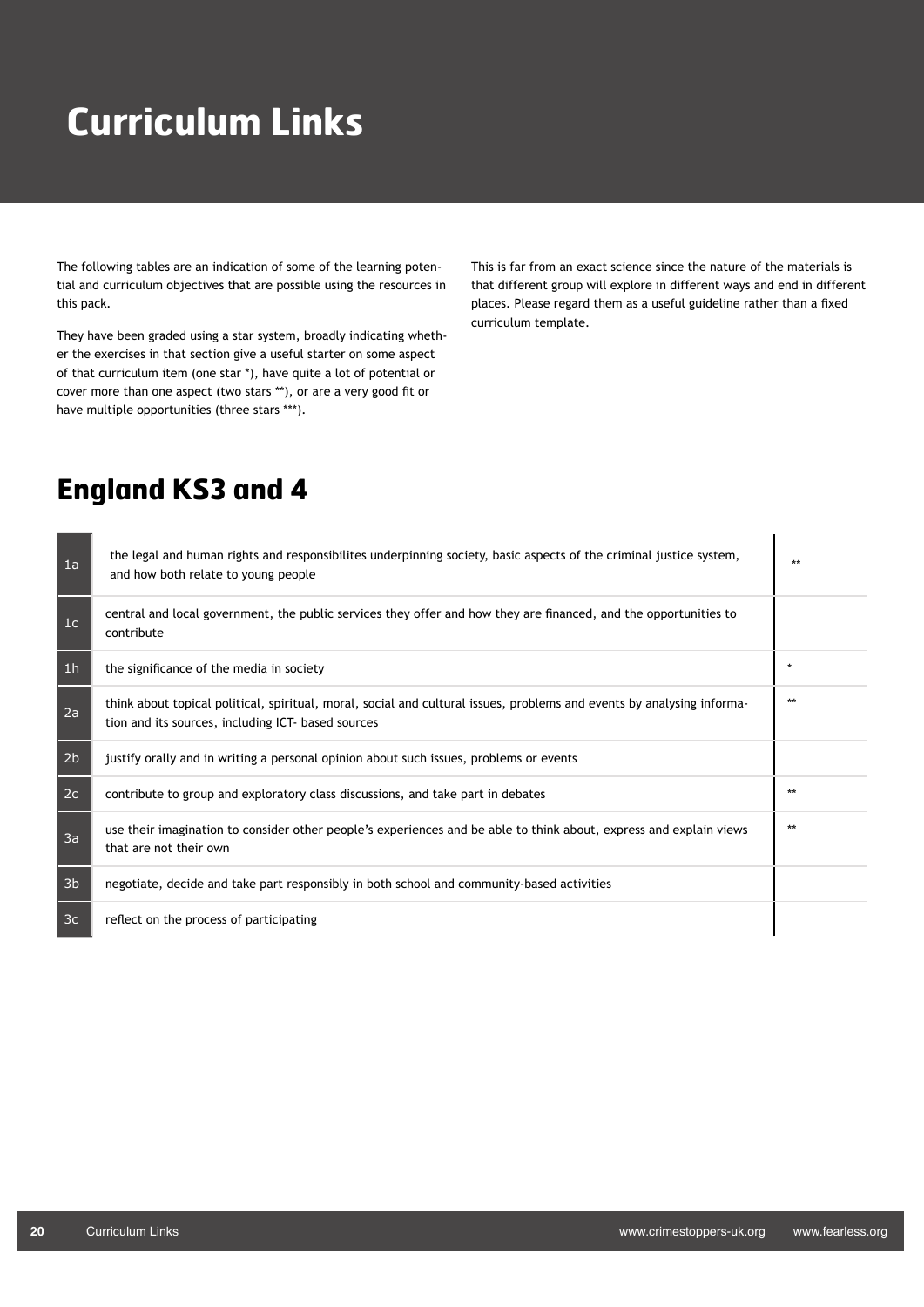# **Scotland Ed for Citizenship**

| Opportunities for individuals and voluntary groups to bring about social and environmental change, and the values<br>on which such endeavours are based             | $**$ |
|---------------------------------------------------------------------------------------------------------------------------------------------------------------------|------|
| The cause of conflict and possible approached to resolving it, recognising that controversy is normal in society and<br>sometimes has beneficial effects            |      |
| Work independently and in collaboration with others to complete tasks requiring individual or group effort as appro-<br>priate                                      | ***  |
| Locate, handle, use and communicate information and ideas, using ICT as appropriate                                                                                 | ***  |
| Question and respond constructively to the ideas and actions of others in debate and/or in writing                                                                  |      |
| Contribute to discussions and debate in ways that are assertive and, at the same time, attentive to and respectful of<br>others contributions                       |      |
| Make informed decisions in relation to political, community and environmental issues                                                                                |      |
| Negotiate, compromise, or assist others to understand and respect difference, when conflict occurs, recognising the<br>difference between consensus and compliance. |      |
| Develop informed and reasoned opinions about political, economic, social and environmental issues                                                                   | $**$ |
| Express, explain and critically evaluate views that are not their own                                                                                               |      |
| Demonstrate a sense of responsibility for the welfare of their communities                                                                                          | $**$ |
| Confront views and actions that are harmful to the wellbeing of individuals and communities                                                                         |      |
| Identify and frame their own questions and problems and suggest possible solutions                                                                                  |      |
| Respond in imaginative ways to social, moral and political dilemmas and challenges                                                                                  | ***  |
| Imagine alternatives to current ways of doing things                                                                                                                |      |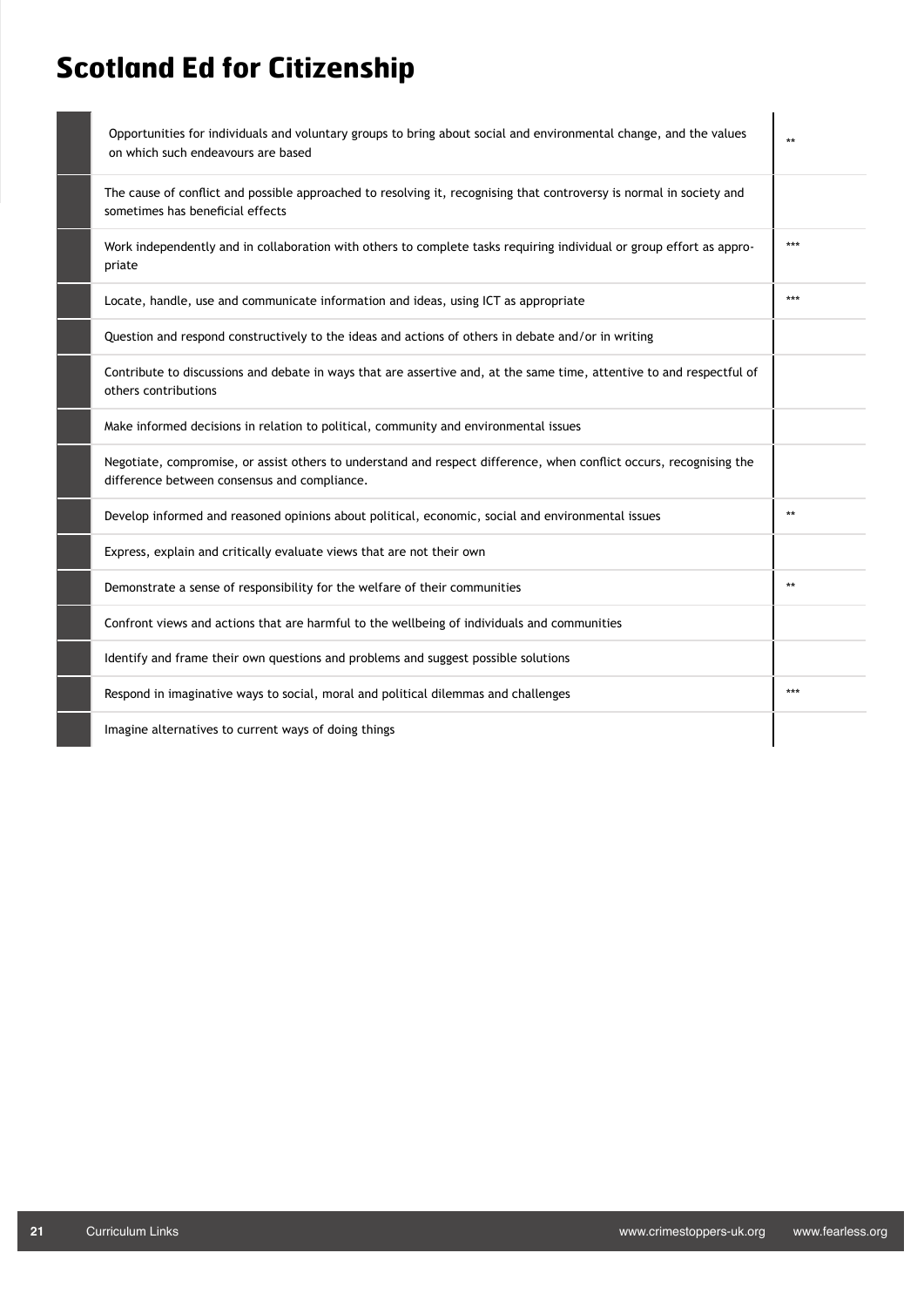# **Northern Island KS3 and 4**

| Ks3 local and Global<br>Citizenship    | Exploring Human Rights and Social Responsibility provides opportunities to understand that a globally accepted<br>values base exists that reflects the rights, as outlined within various international human rights instruments, and<br>responsibilities of individuals and groups in democratic society. |     |
|----------------------------------------|------------------------------------------------------------------------------------------------------------------------------------------------------------------------------------------------------------------------------------------------------------------------------------------------------------|-----|
|                                        | Exploring Democracy and Active Participation provides opportunities for pupils to understand how to participate in<br>and to influence democratic processes and to be aware of some key democratic institutions and their role in promot-<br>ing inclusion, justice and democracy.                         |     |
| Ks3 Personal<br>Development            | Exploring Self Awareness provides opportunities to consider the importance of self-confidence and self-esteem to<br>physical and emotional/ mental health throughout life.                                                                                                                                 | *** |
|                                        | Exploring Personal Health provides opportunities to understand the importance of recognising and managing factors<br>that may influence physical and emotional/mental health throughout life.                                                                                                              |     |
|                                        | Exploring Relationships provides opportunities to understand the importance of forming and maintaining relation-<br>ships to physical and emotional/mental health throughout life.                                                                                                                         | *** |
| local and Global<br>Citizenship<br>Ks3 | Identify and exercise their rights and social responsibilities in relation to local, national and global issues                                                                                                                                                                                            |     |
|                                        | Develop their understanding of the role of society and government in safeguarding individual and collective rights in<br>order to promote equality and to ensure that everyone is treated fairly                                                                                                           | *** |
| Ks4 Personal<br>Development            | Develop an understanding of how to maximise and sustain their own health and well-being                                                                                                                                                                                                                    |     |
|                                        | Reflect on, and respon to, their developing concept of self, including managing emotions and reactions to on-going<br>life experiences                                                                                                                                                                     | **  |
|                                        | Recognise, assess and manage risk in a range of real-life contexts                                                                                                                                                                                                                                         | *** |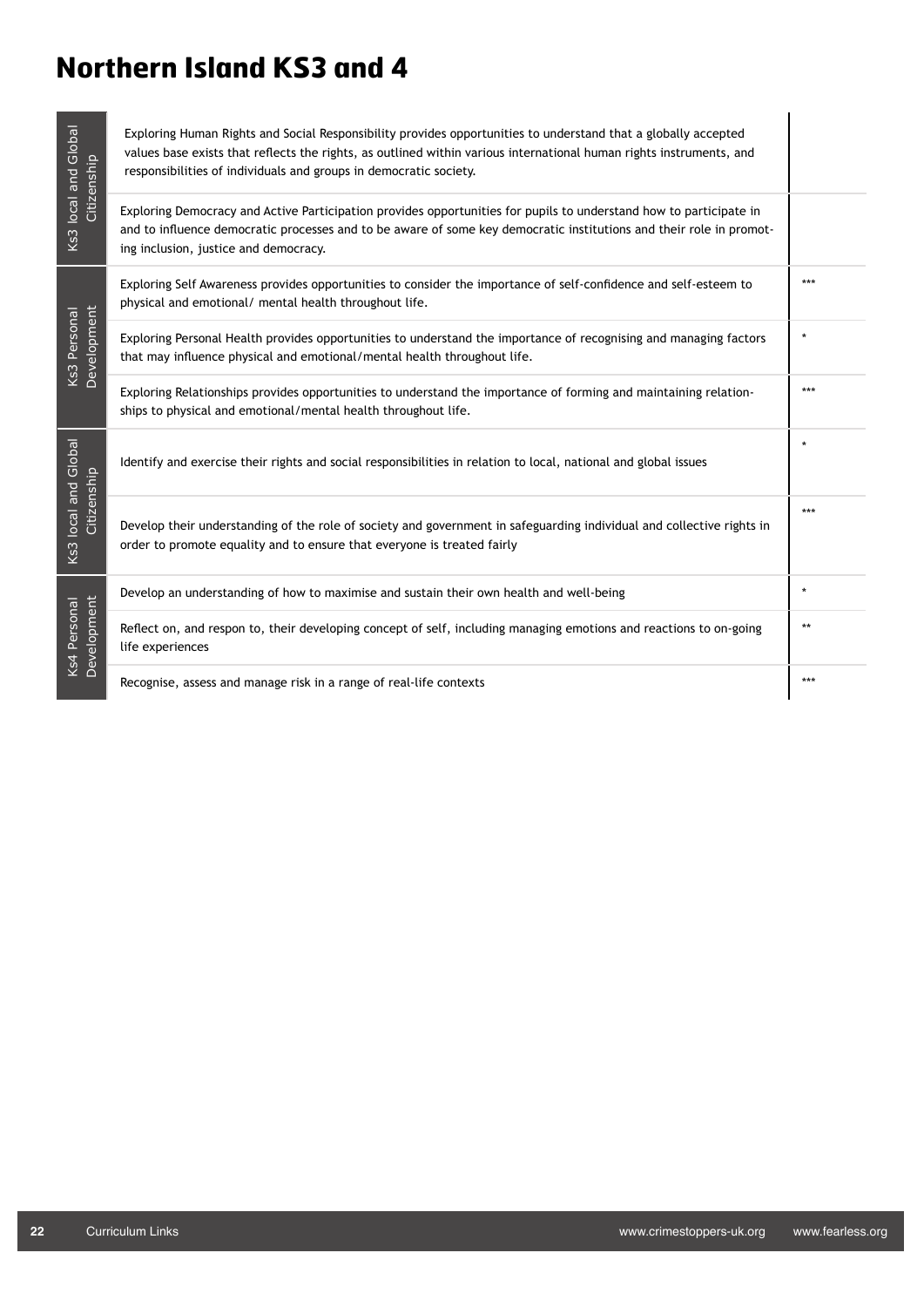# **Wales PSE KS3 and 4**

| Physical aspect know the effects of and risks from use of the range of legal and illegal drugs (including alcohol and<br>tobacco) and the laws governing their use. |         |
|---------------------------------------------------------------------------------------------------------------------------------------------------------------------|---------|
| Emotional aspects - know how to resolve conflict and negotiate agreement.                                                                                           |         |
| Moral aspect recognise moral issues and dilemmas in life situations.                                                                                                | $\star$ |
| Moral aspect know what they believe to be right and wrong actions and understand the issues involved.                                                               |         |
| Show care and consideration for others and their property and be sensitive towards their feelings.                                                                  |         |
| Have respect for themselves and others.                                                                                                                             |         |
| Have a responsible attitude towards keeping the body safe and healthy.                                                                                              | $***$   |
| Be committed to practical involvement in the community.                                                                                                             |         |
| Listen attentively in different situations and respond appropriately.                                                                                               |         |
| Communicate confidently one's feelings and and views and maintain with conviction a personal standpoint.                                                            | $\star$ |
| Critically evaluate others viewpoints and messages from the media.                                                                                                  |         |
| Empathise with others experiences and feelings.                                                                                                                     |         |
| Use a range of techniques for personal reflection.                                                                                                                  |         |
| Be assertive and resist unwanted peer pressure and other influence.                                                                                                 | $***$   |
| Use a range of strategies to resolve conflict.                                                                                                                      |         |
| Make decisions and choices effectively.                                                                                                                             | $\star$ |
| Make reasoned judgements.                                                                                                                                           |         |
| Take part in debates and vote on issues.                                                                                                                            |         |

Key Stage 3 PSE

Key Stage 3 PSE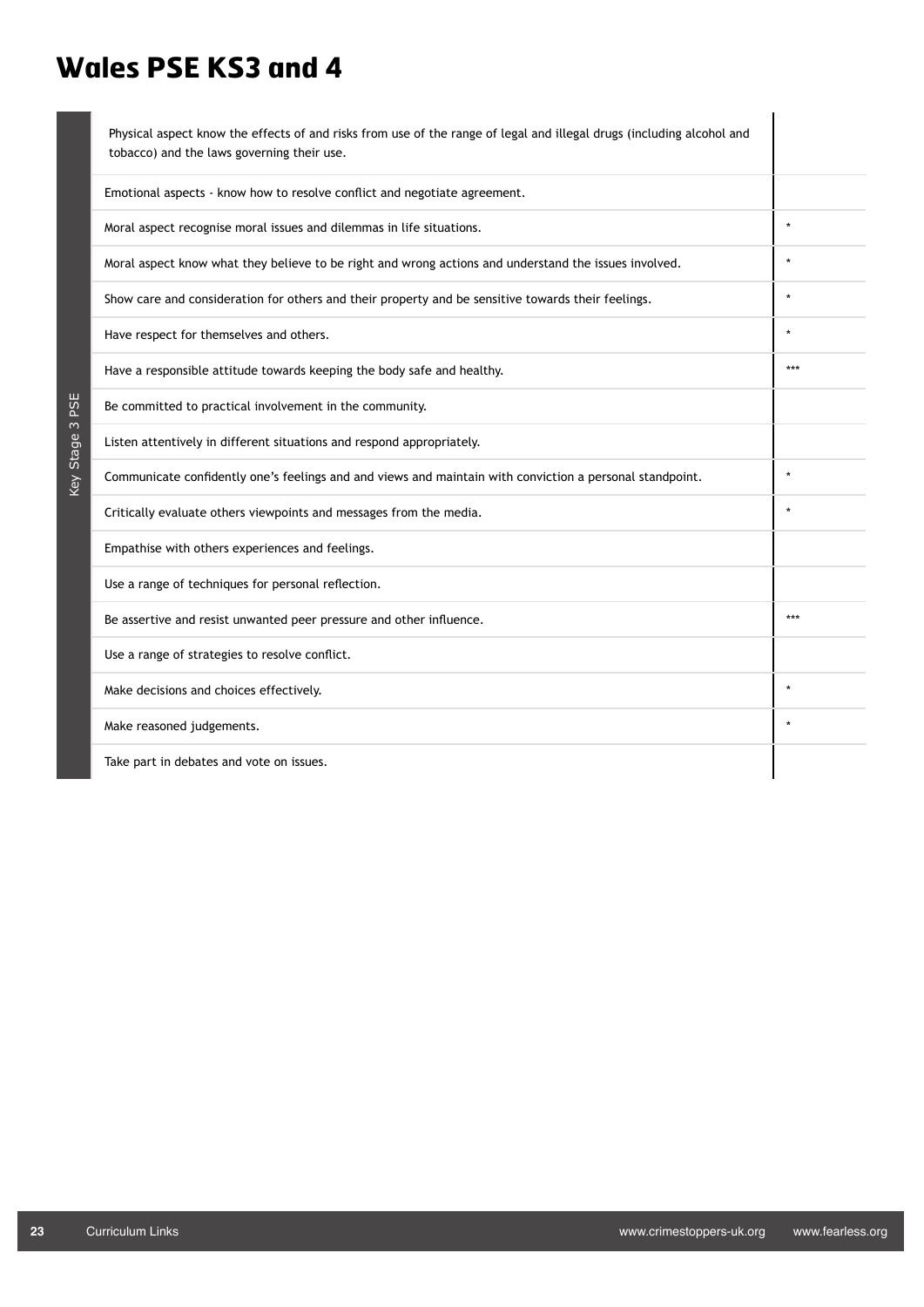# **Wales PSE KS3 and 4**

| Physical aspect know the pattern of drug use (including alcohol and tobacco) in their community and beyond and<br>know where to get information, help and advice. |         |
|-------------------------------------------------------------------------------------------------------------------------------------------------------------------|---------|
| Emotional aspect know how to recognise and manage anger, frustration and aggressive feelings.                                                                     |         |
| Moral aspect identify a set of values and principles by which to live.                                                                                            |         |
| Show care and consideration for others and their property and be sensitive towards their feelings.                                                                |         |
| Have respect for themselves and others.                                                                                                                           | $**$    |
| Take responsibility for keeping the body safe and healthy and have a responsible attitude towards sexual relation-<br>ships.                                      | ***     |
| Be committed to practical involvement in the community.                                                                                                           |         |
| Listen attentively in different situations and respond appropriately.                                                                                             |         |
| Communicate effectively their feelings and views in a wide range of situations.                                                                                   | $\star$ |
| Appreciate, reflect on and critically evaluate another person s point of view.                                                                                    |         |
| Use a range of techniques for personal reflection.                                                                                                                |         |
| Be assertive and resist unwanted peer and other influence.                                                                                                        |         |
| Resolve conflict with a win/win situation.                                                                                                                        |         |
| Adapt to changing situations.                                                                                                                                     | $\star$ |
| Make decisions and choices effectively.                                                                                                                           | ***     |
| Work both independently and cooperatively.                                                                                                                        | $**$    |

Key Stage 4 PSE

Key Stage 4 PSE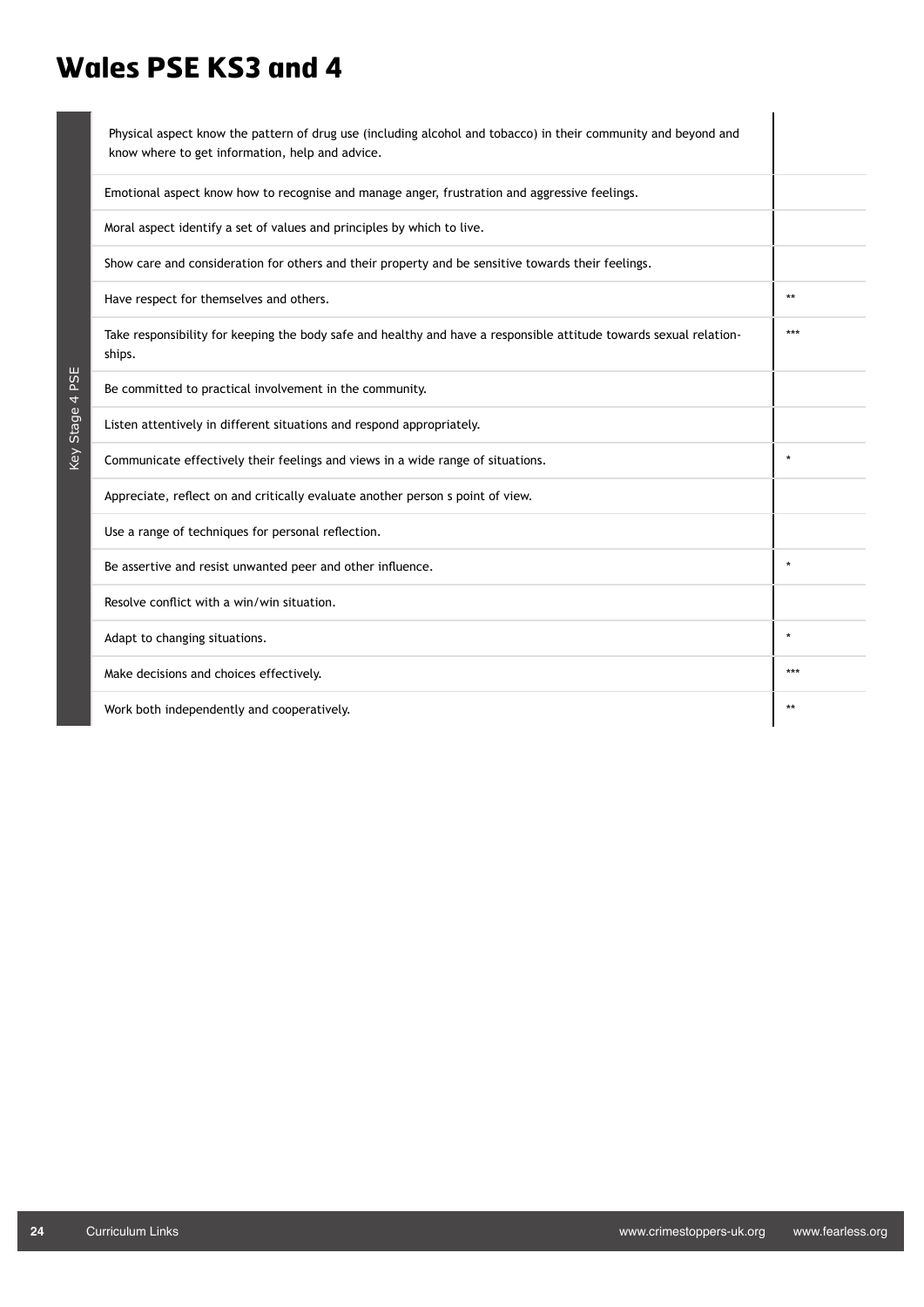# **Related Agencies**

### **Crimestoppers**

National charity dedicated to helping solve crimes and catch criminals anonymously.

#### 0800 555 111 | *www.crimestoppers-uk.org/cse*

### **CEOP**

UK-wide organisation which works to protect children and young people from child sexual abuse and exploitation. www.nationalcrimeagency.gov. uk

If you wish to report abuse, visit *www.ceop.police.uk*

### **Thinkuknow**

National Crime Agency CEOP Command's educational programme for children, young people and those who look after them, helping them to stay safe, have fun and report a problem.

#### *www.thinkuknow.co.uk*

### **Victim Support**

National charity helping support victims of crime.

0300 303 1971 | *www.victimsupport.org.uk*

#### **Children's society**

National Charity dedicated to supporting children and making lives better.

### *www.childrenssociety.org.uk*

#### **NSPCC - National Society for the Prevention of Cruelty to Children**

Helping children who have been abused to rebuild their lives, protect children at risk and help prevent child abuse.

### *www.nspcc.org.uk*

### **Childline**

Part of the NSPCC, operates a 24/7 phone line for young people to get support.

*www.childline.org.uk* | 0800 1111

#### **Parents Against Child Exploitation**

National charity working with parents and carers of children who were/are at risk of being sexually exploited.

*www.paceuk.info* | 0113 2403040